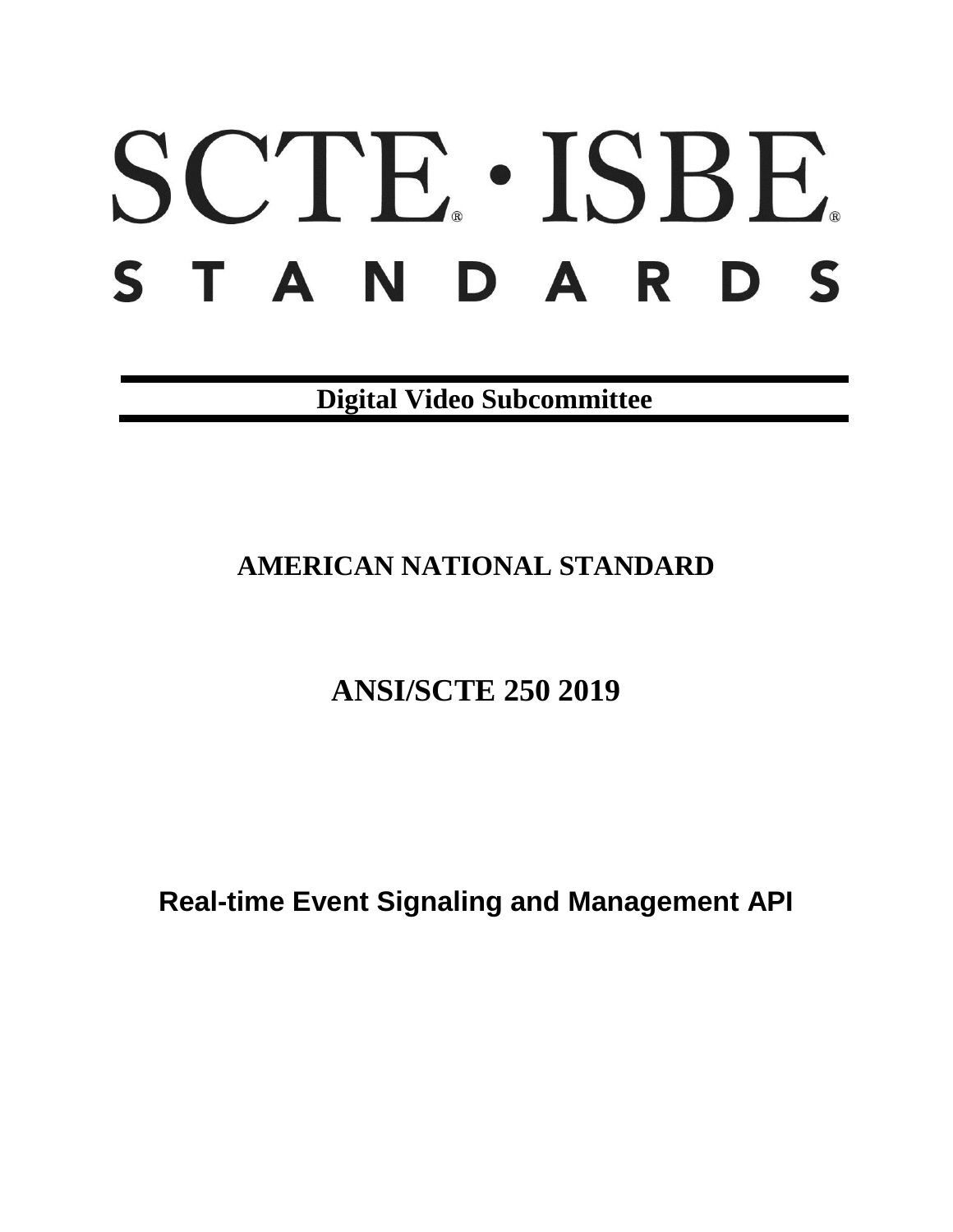# **NOTICE**

<span id="page-1-0"></span>The Society of Cable Telecommunications Engineers (SCTE) / International Society of Broadband Experts (ISBE) Standards and Operational Practices (hereafter called "documents") are intended to serve the public interest by providing specifications, test methods and procedures that promote uniformity of product, interchangeability, best practices and ultimately the long-term reliability of broadband communications facilities. These documents shall not in any way preclude any member or non-member of SCTE•ISBE from manufacturing or selling products not conforming to such documents, nor shall the existence of such standards preclude their voluntary use by those other than SCTE•ISBE members.

SCTE•ISBE assumes no obligations or liability whatsoever to any party who may adopt the documents. Such adopting party assumes all risks associated with adoption of these documents, and accepts full responsibility for any damage and/or claims arising from the adoption of such documents.

Attention is called to the possibility that implementation of this document may require the use of subject matter covered by patent rights. By publication of this document, no position is taken with respect to the existence or validity of any patent rights in connection therewith. SCTE•ISBE shall not be responsible for identifying patents for which a license may be required or for conducting inquiries into the legal validity or scope of those patents that are brought to its attention.

Patent holders who believe that they hold patents which are essential to the implementation of this document have been requested to provide information about those patents and any related licensing terms and conditions. Any such declarations made before or after publication of this document are available on the SCTE•ISBE web site at [http://www.scte.org.](http://www.scte.org/)

All Rights Reserved

© Society of Cable Telecommunications Engineers, Inc. 2019 140 Philips Road Exton, PA 19341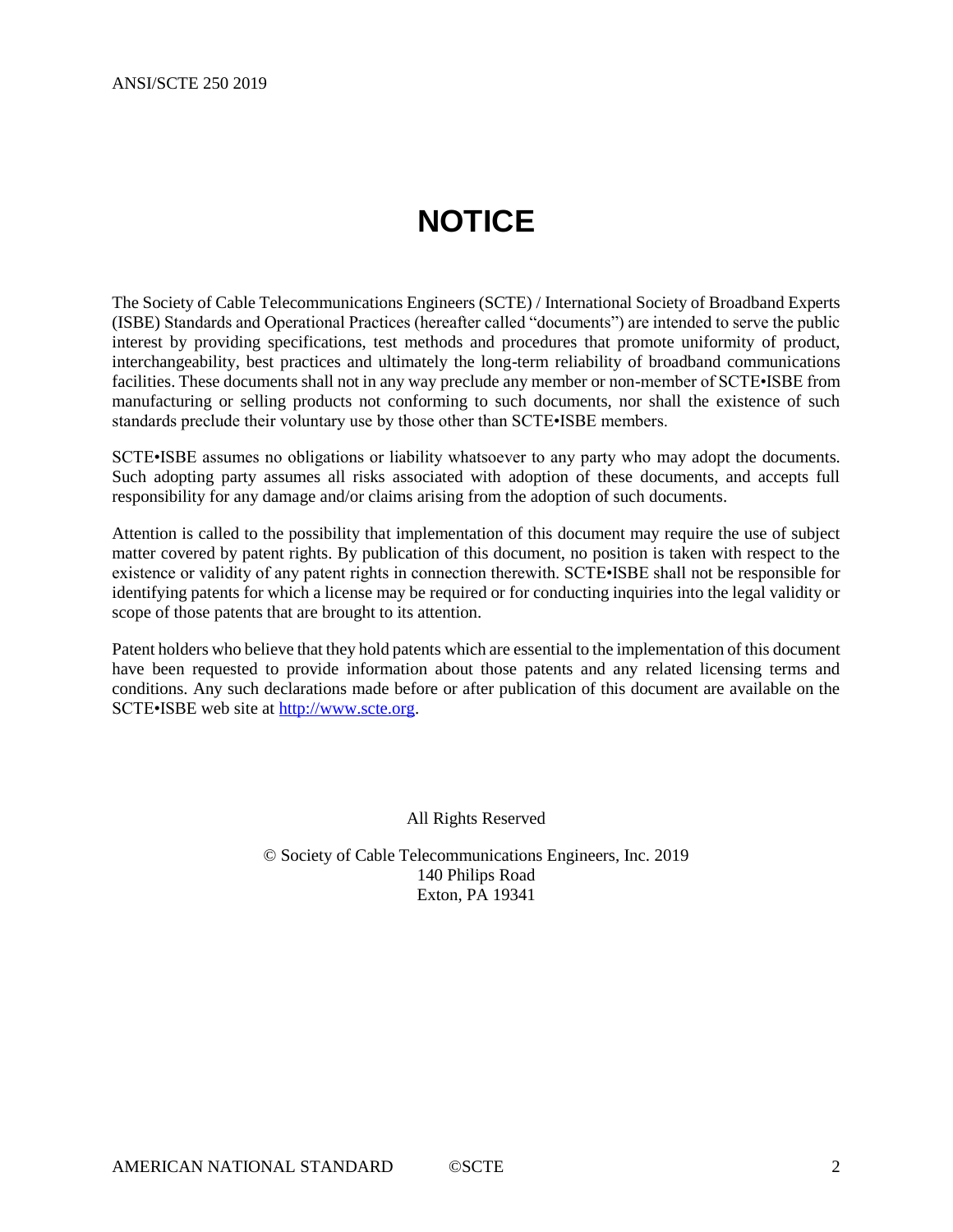## **Table of Contents**

|                | <b>Title</b> |               | <b>Page Number</b> |  |
|----------------|--------------|---------------|--------------------|--|
|                |              |               |                    |  |
|                |              |               |                    |  |
|                | $1.1 -$      |               | 6                  |  |
|                | 1.1.         |               |                    |  |
|                | 1.2.         |               |                    |  |
|                | 1.3.         |               |                    |  |
| 2.             |              |               |                    |  |
|                | 2.1.         |               |                    |  |
|                |              |               |                    |  |
|                |              |               |                    |  |
| 3.             |              |               |                    |  |
|                |              |               |                    |  |
|                |              |               |                    |  |
|                |              |               |                    |  |
| 4.             |              |               |                    |  |
| 5.             |              |               |                    |  |
|                | 5.1.         |               |                    |  |
|                | 5.2.         |               |                    |  |
| 6.             |              |               |                    |  |
|                | 6.1.         |               |                    |  |
|                | 6.2.         |               |                    |  |
| 7 <sub>1</sub> |              |               |                    |  |
|                | 7.1.         | Media         |                    |  |
|                | 7.2.         |               |                    |  |
|                | 7.3.         |               |                    |  |
|                | 7.4.         |               |                    |  |
|                | 7.5.         |               |                    |  |
|                |              | 7.5.1.        |                    |  |
|                |              |               | 17                 |  |
|                |              | 7.5.3.        | 18                 |  |
|                |              | 7.5.4.        |                    |  |
|                |              | 7.5.5.        | 20                 |  |
|                |              | 7.5.6.        | 21                 |  |
|                |              | 7.5.7.        | 21                 |  |
|                |              | 7.5.8.        | 21                 |  |
|                | 7.6.         | <b>Status</b> | 21                 |  |
| 8.             |              |               | 22                 |  |
|                | 8.1.         |               | 22                 |  |
|                | 8.2.         |               | 23                 |  |
|                | 8.3.         |               | 23                 |  |
|                | 8.4.         |               | 24                 |  |
|                |              | 8.4.1.        | 24                 |  |
|                |              | 8.4.2.        | 24                 |  |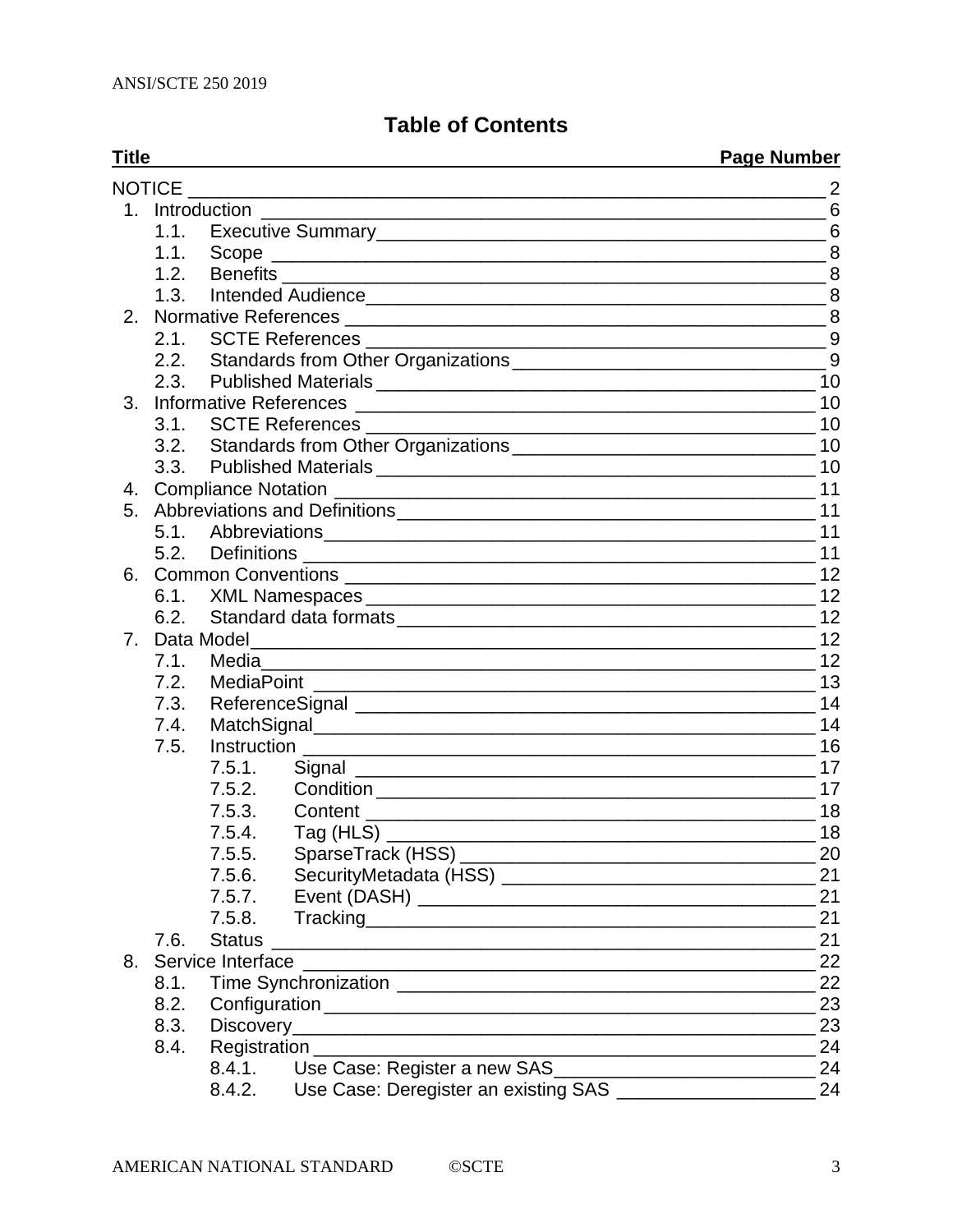| 8.5. |          |              | <b>Request Instructions</b>                                | 24 |
|------|----------|--------------|------------------------------------------------------------|----|
|      |          | 8.5.1.       | Use Case: SpliceInsert to signal opportunity               | 25 |
|      |          | 8.5.2.       | Use Case: TimeSignal with SegmentationDescriptor to signal |    |
|      |          |              | opportunity                                                | 25 |
|      |          | 8.5.3.       | Use Case: TimeSignal with SegmenationDescriptor to signal  |    |
|      |          |              | blackout                                                   | 26 |
|      |          | 8.5.4.       | Use Case: Normalize signal format                          | 26 |
|      |          | 8.5.5.       | Use Case: Out-of-band notification of blackout             | 26 |
|      |          | 8.5.6.       | Use Case: Regions defined using signal metadata            | 26 |
|      |          | 8.5.7.       | Use Case: Smooth conditioning for ad insertion             | 26 |
|      |          | 8.5.8.       | Use Case: HLS conditioning for ad insertion                | 27 |
|      |          | 8.5.9.       | Use Case: Smooth conditioning for blackout                 | 27 |
|      |          | 8.5.10.      | Use Case: Support multi-format conditioning ________       | 27 |
|      |          | 8.5.11.      | Use Case: Support VOD processing                           | 27 |
|      |          |              | 8.6. Providing Status                                      | 28 |
|      | 8.7.     |              | Service Check                                              | 28 |
| 9.   | Appendix |              |                                                            | 28 |
|      | 9.1.     | JSON vs. XML |                                                            | 28 |

## **List of Figures**

| <b>Title</b>                                       | <b>Page Number</b> |
|----------------------------------------------------|--------------------|
| FIGURE 1 - EXAMPLE REAL-TIME VIDEO APPLICATIONS    |                    |
| FIGURE 2 - EXAMPLE FILE-BASED IP VIDEO APPLICATION |                    |
| FIGURE 3 – INTERACTION BETWEEN SAS AND SDS         | 8                  |
| FIGURE 4 – USE OF REPEATING INSTRUCTIONS           | 17                 |

## **List of Tables**

| <b>Title</b>                                       | <b>Page Number</b> |
|----------------------------------------------------|--------------------|
| TABLE 1 – TYPES OF INSTRUCTIONS                    | 6                  |
| TABLE 2 - SEMANTICS OF THE MEDIA ELEMENT           | 13                 |
| TABLE 3 - SEMANTICS OF THE MEDIA ELEMENT           | 13                 |
| TABLE 4 - SEMANTICS OF THE REFERENCESIGNAL ELEMENT | 14                 |
| TABLE 5 - SEMANTICS OF THE MATCHSIGNAL ELEMENT     | 15                 |
| TABLE 6 – STANDARD TEMPLATE PARAMETERS             | 15                 |
| TABLE 7 - SEMANTICS OF THE INSTRUCTIONS ELEMENT    | 17                 |
| TABLE 8 - SEMANTICS OF THE CONDITION ELEMENT       | 17                 |
| TABLE 9 - SEMANTICS OF THE CONTENT ELEMENT         | 18                 |
| TABLE 10 - SEMANTICS OF THE TAG ELEMENT            | 19                 |
| TABLE 11 - MANIFEST LINE SUBSTITUTION KEYWORDS     | 20                 |
| TABLE 12 - SEMANTICS OF THE SPARSETRACK ELEMENT    | 20                 |
|                                                    |                    |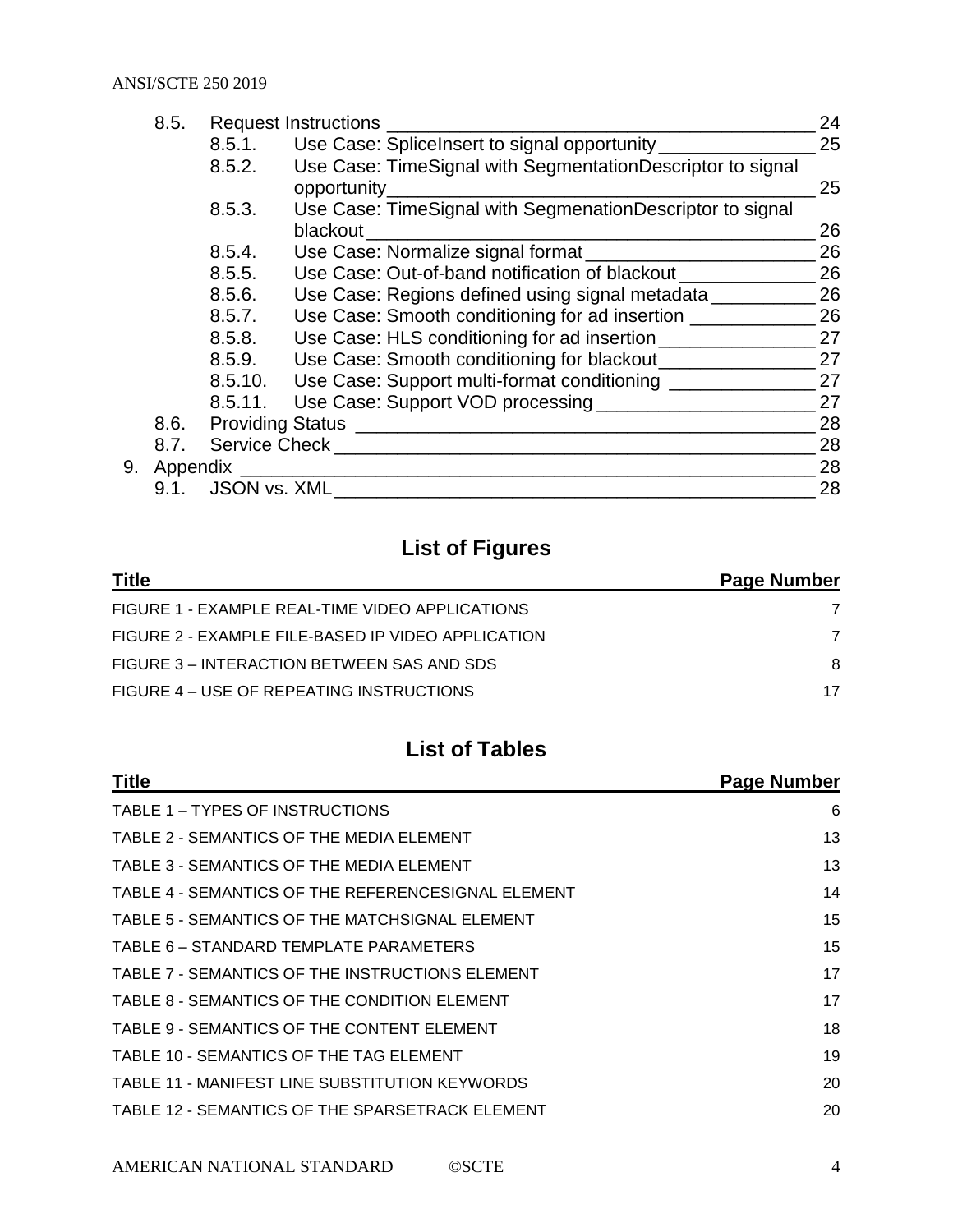ANSI/SCTE 250 2019

| TABLE 13 - SEMANTICS OF THE SECURITYMETADATA ELEMENT | 21  |
|------------------------------------------------------|-----|
| TABLE 14 - SEMANTICS OF THE STATUS ELEMENT           | 22. |
| TABLE 15 – SAS TYPES                                 | 23  |
| TABLE 16 – REQUEST PARAMETERS                        | 24  |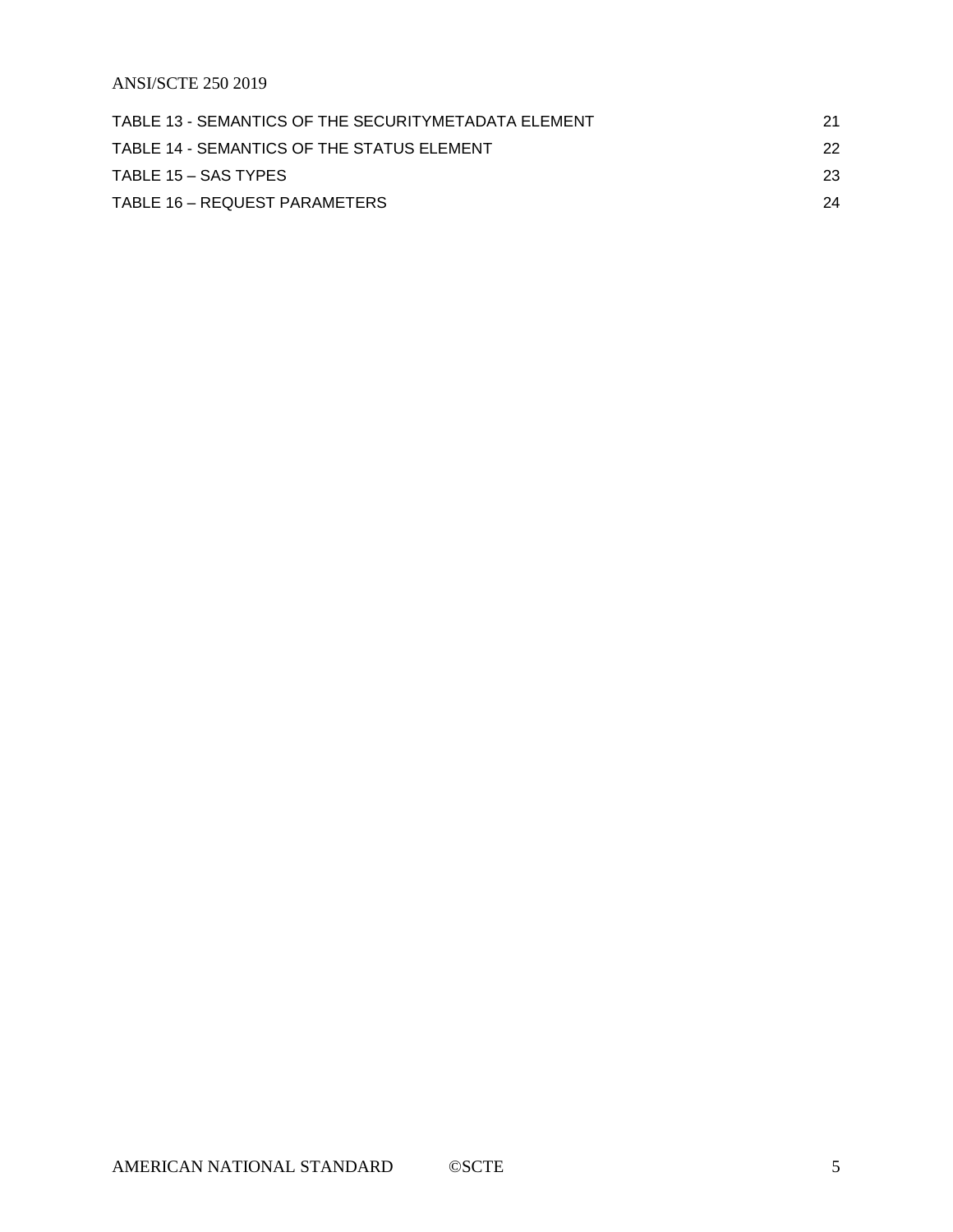## <span id="page-5-1"></span><span id="page-5-0"></span>**1. Introduction**

### **1.1. Executive Summary**

This standard defines an interface that will allow a Signal Acquisition System (e.g. encoder, transcoder, packager, stream switcher, etc.) to submit signals to a Signal Decision System and receive relevant instructions for processing the signal or associated content. Furthermore, the Signal Decision System has the ability to initiate a set of instructions based on a schedule or event that is not signaled in the content.

There are several kinds of acquisition systems and the possible instruction set will vary based on the purpose and capabilities of the system. An encoder/transcoder will typically receive instructions for conditioning the content for splices or changes in content for either advertising insertion or alternative content due to blackout restriction. A linear stream switcher is responsible for managing an outbound linear stream based on content/blackout requirements for an intended audience. A packager will typically receive instructions about how to segment content and compose a manifest. All systems are eligible to receive instructions about status reporting or how to add or remove in-band signals.

<span id="page-5-2"></span>

| <b>Instruction</b>                                      | Encoder /<br><b>Transcoder</b> | <b>Linear Stream</b><br><b>Switcher</b> | Packager |
|---------------------------------------------------------|--------------------------------|-----------------------------------------|----------|
| Remove original in-band signal                          |                                |                                         |          |
| Insert new in-band signal for downstream<br>consumption |                                |                                         |          |
| Receive status information regarding a given signal     |                                |                                         |          |
| Receive and use an endpoint for reporting status        |                                |                                         |          |
| Condition stream for a splice (either in or out)        |                                |                                         |          |
| <b>Switch content</b>                                   |                                |                                         |          |
| <b>Customize an ABR manifest</b>                        |                                |                                         |          |
| Perform instructions on a repeating / ongoing basis     |                                |                                         |          |

A given environment may be comprised of multiple Signal Acquisition Systems (SAS) and multiple Signal Decision Systems (SDS). Multiple SAS may be employed to process different content or to redundantly process the same content as other systems. Multiple SDS may be employed to handle load of decisions or to provide redundancy.

In a linear acquisition model, the linear stream is acted on by multiple systems, which are capable of acquiring an in-band signal. The SAS extracts the signal and uses it as the basis to request instructions from the SDS (Figure 1). The SDS will respond with instructions appropriate for the particular SAS and its capabilities.

For example, a real-time transcoder acting as a SAS submits an SCTE 35 splice insert message to the SDS. The SDS may consult an SCTE 130 Placement Opportunity Information Service (POIS) to confirm the validity of the signal and return instructions to the transcoder to identify and update the start/end times of the signaled region, condition the video stream at the appropriate splice points and insert a more descriptive signal into the stream for downstream consumption.

The packager will encounter the enhanced signal that was previously confirmed at the transcoder and, again, submit the signal to the SDS. This time, the SDS could provide manifest-specific conditioning instructions. Not shown in the figure is that downstream from the CDN, the client (or a manifest manipulator acting on behalf of a client) will use the manifest instructions to initiate decisions for ad insertion or alternative content.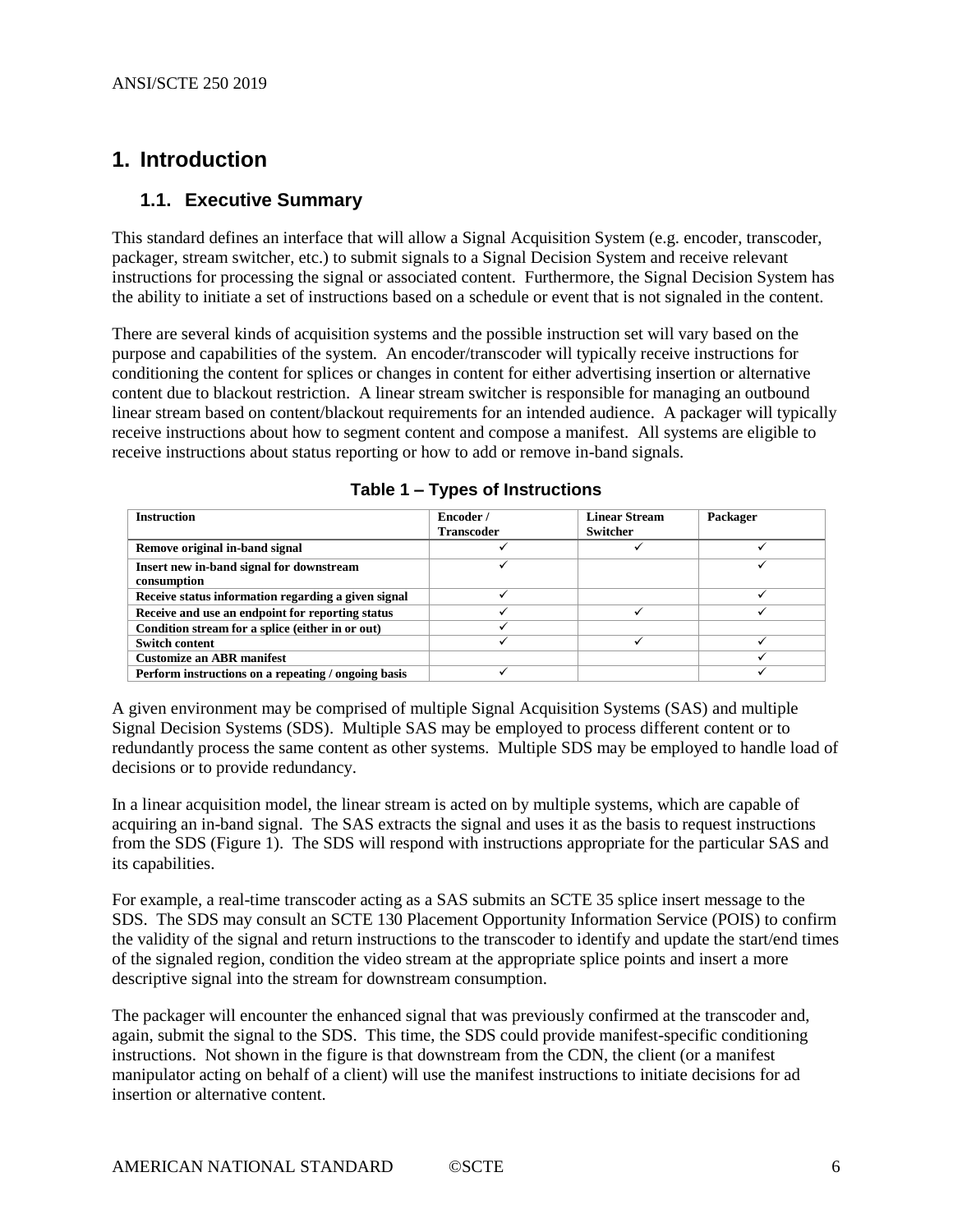#### ANSI/SCTE 250 2019

The QAM (or multicast IP) use case is to employ an acquisition system, which will traffic streams to geographic zones. The primary instruction for this use case will be a switch from primary content stream to an alternative stream or slate.



**Figure 1 - Example Real-time Video Applications**

<span id="page-6-0"></span>For VOD content, a transcoder can operate in one of two operational modes (Figure 2). In mode A, the transcoder is triggered to call the SDS to obtain signal regions for content in a file. In mode B, the transcoder is directed to process the file-based content based on directives in the request.



<span id="page-6-1"></span>**Figure 2 - Example file-based IP Video Application**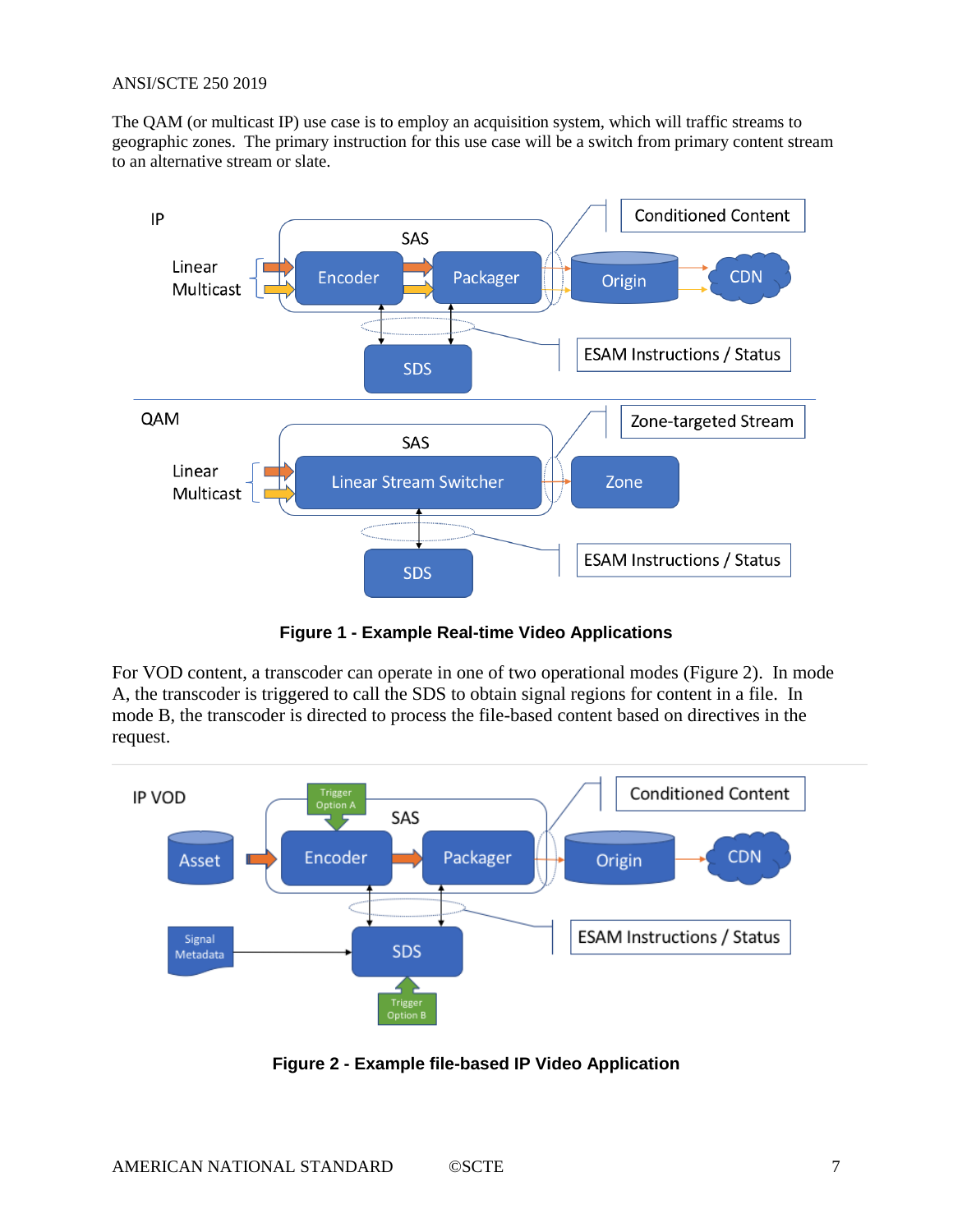#### ANSI/SCTE 250 2019

To fully understand the ABR conditioning portions of this document, the reader is expected to be familiar with and understand the different ABR delivery formats and their individual terminology.

The Event Signaling and Management API supports both JSON and XML event and notification message payload formats with the caller controlling the payload format using standard HTTP semantics.



**Figure 3 – Interaction between SAS and SDS**

#### <span id="page-7-4"></span><span id="page-7-0"></span>**1.1. Scope**

This document details the interfaces between a Signal Acquisition System (SAS) and a Signal Decision System (SDS) in order to support signal and manifest processing. The APIs support synchronous signal processing, asynchronous signal processing, and processing of both linear and file-based content.

#### <span id="page-7-1"></span>**1.2. Benefits**

<span id="page-7-2"></span>This standard will allow various SAS and SDS to interoperate regardless of their function or supplier.

#### **1.3. Intended Audience**

Multi-Channel Video Program Distributors and their suppliers of transcoders, packagers and decision services.

## <span id="page-7-3"></span>**2. Normative References**

The following documents contain provisions, which, through reference in this text, constitute provisions of this document. At the time of subcommittee approval, the editions indicated were valid. All documents are subject to revision; and while parties to any agreement based on this document are encouraged to investigate the possibility of applying the most recent editions of the documents listed below, they are reminded that newer editions of those documents might not be compatible with the referenced version.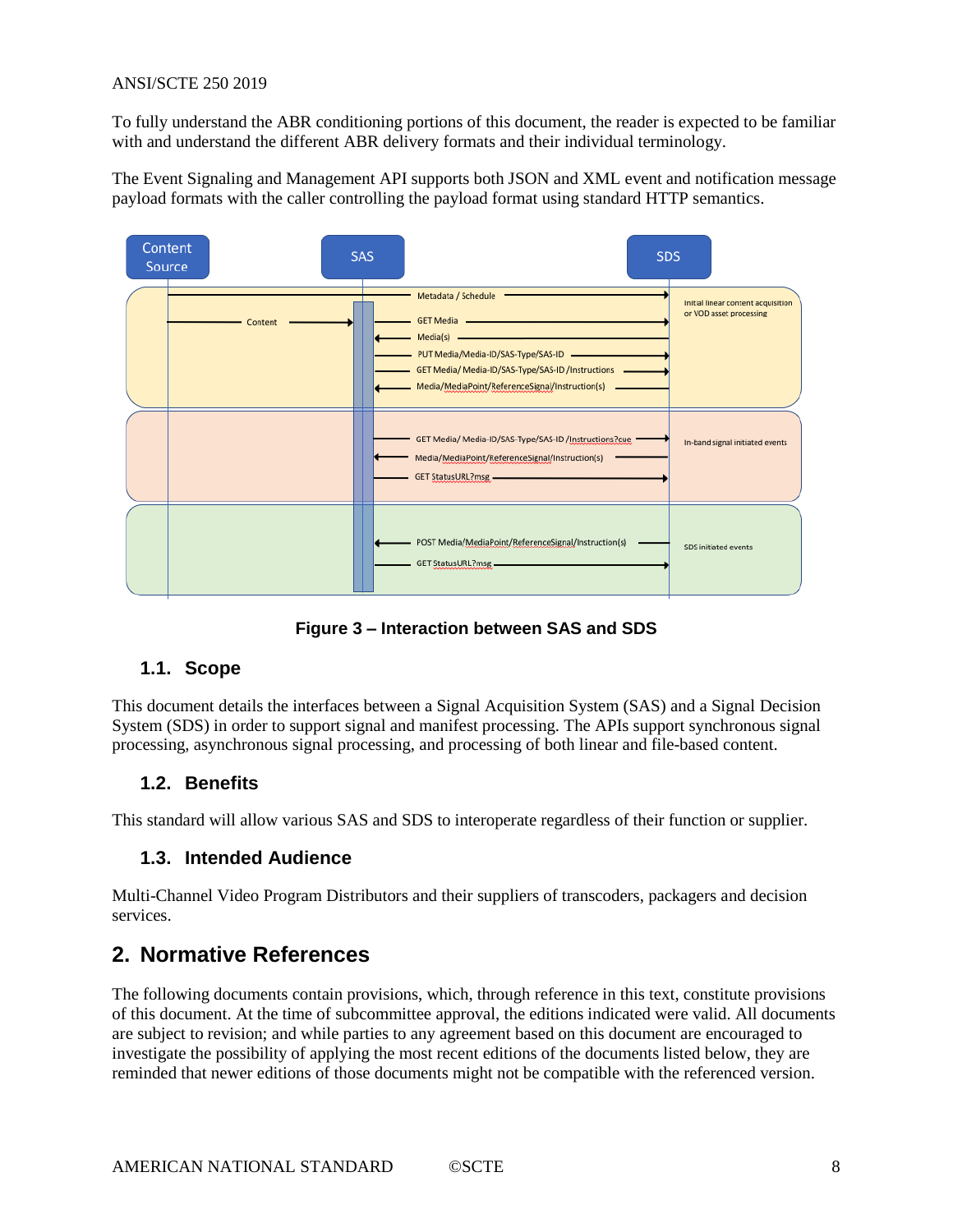## <span id="page-8-0"></span>**2.1. SCTE References**

- ANSI/SCTE 35 2017, Digital Program Insertion Cueing Message for Cable.
- ANSI/SCTE 172 2017 Constraints on AVC and HEVC Structured Video Coding for Digital Program Insertion.
- ANSI/SCTE 214-1… MPEG-DASH

## <span id="page-8-1"></span>**2.2. Standards from Other Organizations**

- Content Encoding Profiles 3.0 Specification, OC-SP-CEP3.0-I05-151104, November 4, 2015, Cable Television Laboratories, Inc.
- IETF RFC 8216, HTTP Live Streaming, [https://tools.ietf.org/html/rfc8216,](https://tools.ietf.org/html/rfc8216) R. Pantos, August 2017.
- ISO 8601:2004, Data elements and interchange formats -- Information interchange -- Representation of dates and times (Coordinated Universal Time).
- IETF RFC 2014, Internet Research Task Force Research Group Guidelines and Procedures, A Weinrib, J. Postel October 1996.
- IETF RFC 2119, Key words for use in RFCs to Indicate Requirement Levels. S. Bradner. March 1997.
- IETF RFC 2616, Hypertext Transfer Protocol -- HTTP/1.1. R. Fielding, J. Gettys, J. Mogul, H. Frystyk, L. Masinter, P. Leach, T. Berners-Lee. June 1999.
- IETF RFC 3986, Uniform Resource Identifier (URI): Generic Syntax. T. Berners-Lee, R. Fielding, L. Masinter. January 2005.
- IETF RFC 4648, The Base16, Base32, and Base64 Data Encodings. S. Josefsson. October 2006.
- IETF RFC 4684, Constrained Route Distribution for Border Gateway Protocol/MultiProtocol Lable Switching (BGP/MPLS) Internet Protocol (IP) Virtual Private Networks (VPNs). P. Marques, R. Bonica, L. Fang, L. Martini, R. Raszuk, K. Patel, J. Guichard. November 2006.
- IETF RFC 6749, The OAuth 2.0 Authorization Framework. D. Hardt. October 2012.
- IETF RFC 7230, Hypertext Transfer Protocol (HTTP/1.1): Message Syntax and Routing. R. Fielding, J. Reschke. June 2014.
- IETF RFC 7231, Hypertext Transfer Protocol (HTTP/1.1): Semantics and Content. R. Fielding, J. Reschke. June 2014.
- W3C XML Base (Second Edition). W3C Recommendation 28 January 2009. [http://www.w3.org/TR/xmlbase/.](http://www.w3.org/TR/xmlbase/)
- W3C XML Schema Part 2: Datatypes Second Edition. W3C Recommendation 28 October 2004. [http://www.w3.org/TR/xmlschema-2/.](http://www.w3.org/TR/xmlschema-2/)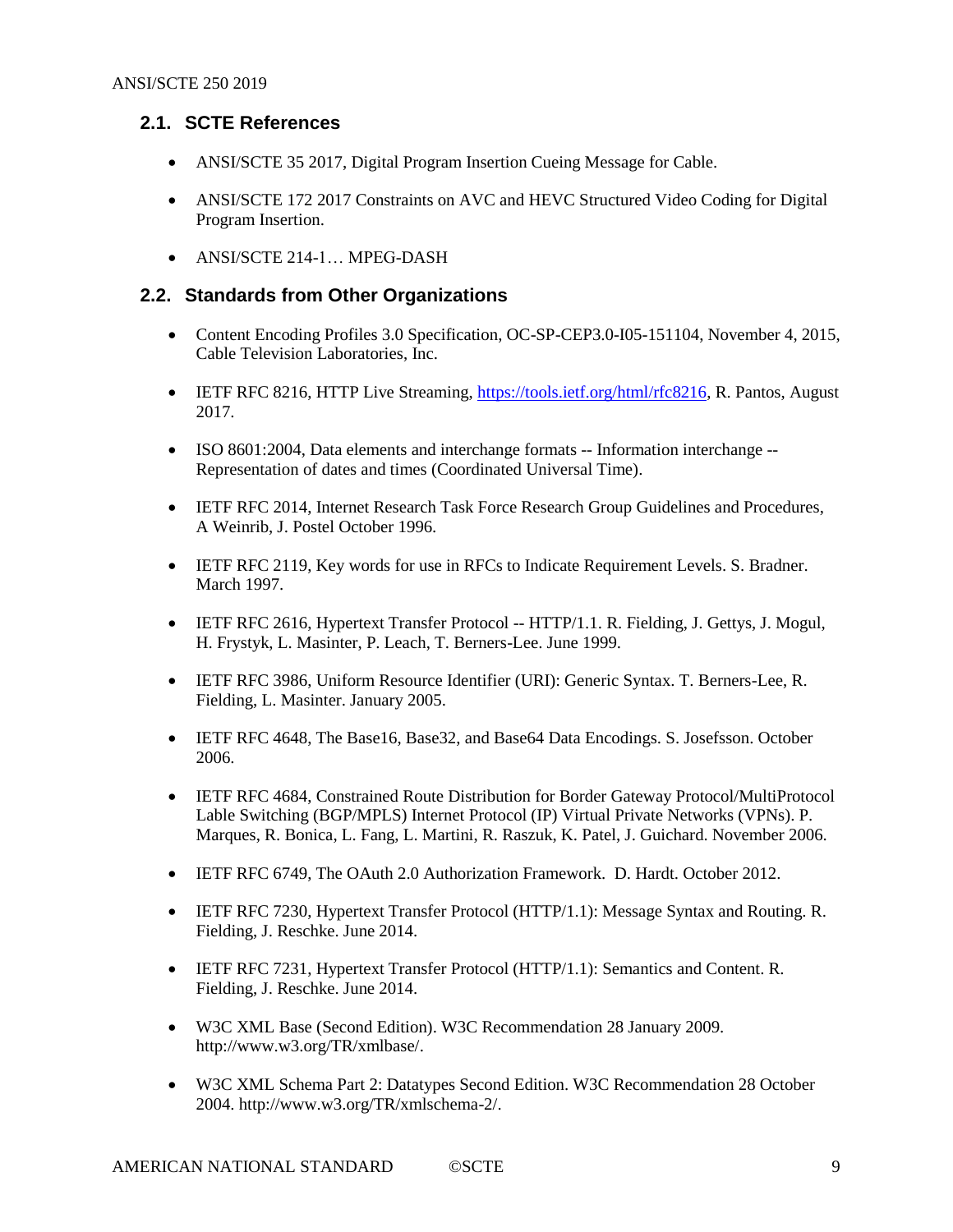- W3C XML Path Language (XPath) 2.0 (Second Edition). W3C Recommendation 14 December 2010. [http://www.w3.org/TR/xpath20/.](http://www.w3.org/TR/xpath20/)
- W3C XML Linking Language (XLink) Version 1.1. W3C Recommendation 06 May 2010. http://www.w3.org/TR/xlink11/.

## <span id="page-9-0"></span>**2.3. Published Materials**

- Flash® Media Manifest (F4M) Format Specification Version 3.0 FINAL, [http://wwwimages.adobe.com/content/dam/Adobe/en/devnet/hds/pdfs/adobe-media-manifest](http://wwwimages.adobe.com/content/dam/Adobe/en/devnet/hds/pdfs/adobe-media-manifest-specification.pdf)[specification.pdf](http://wwwimages.adobe.com/content/dam/Adobe/en/devnet/hds/pdfs/adobe-media-manifest-specification.pdf)
- JavaScript Object Notation (JSON), [http://www.json.org.](http://www.json.org/)

## <span id="page-9-1"></span>**3. Informative References**

The following documents might provide valuable information to the reader but are not required when complying with this document.

## <span id="page-9-2"></span>**3.1. SCTE References**

- ANSI/SCTE 67 2017, Recommended Practice for SCTE 35 Digital Program Insertion Cueing Message for Cable.
- SCTE 224 2015 Event Scheduling and Notification Interface (ESNI).

## <span id="page-9-3"></span>**3.2. Standards from Other Organizations**

• No informative references are applicable.

## <span id="page-9-4"></span>**3.3. Published Materials**

• No informative references are applicable.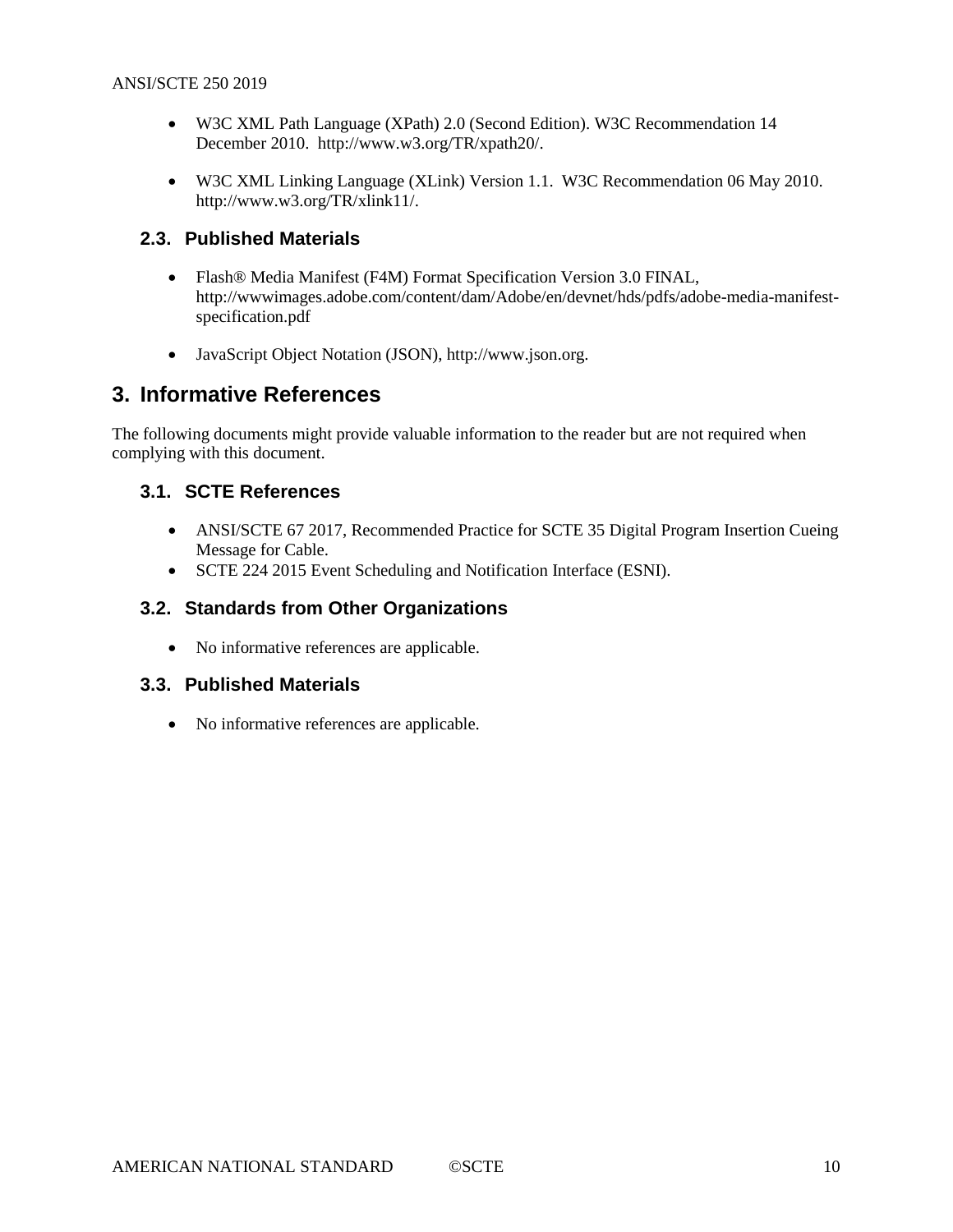## <span id="page-10-0"></span>**4. Compliance Notation**

| shall            | This word or the adjective "required" means that the item is an              |
|------------------|------------------------------------------------------------------------------|
|                  | absolute requirement of this document.                                       |
| shall not        | This phrase means that the item is an absolute prohibition of this           |
|                  | document.                                                                    |
| <i>forbidden</i> | This word means the value specified shall never be used.                     |
|                  | This word or the adjective "recommended" means that there may exist          |
| should           | valid reasons in particular circumstances to ignore this item, but the       |
|                  | full implications should be understood and the case carefully weighted       |
|                  | before choosing a different course.                                          |
|                  | This phrase means that there may exist valid reasons in particular           |
| should not       | circumstances when the listed behavior is acceptable or even useful,         |
|                  | but the full implications should be understood and the case carefully        |
|                  | weighed before implementing any behavior described with this label.          |
|                  | This word or the adjective " <i>optional</i> " means that this item is truly |
|                  | optional. One vendor may choose to include the item because a                |
| may              | particular marketplace requires it or because it enhances the product,       |
|                  | for example; another vendor may omit the same item.                          |
|                  | Use is permissible for legacy purposes only. Deprecated features may         |
| deprecated       | be removed from future versions of this document. Implementations            |
|                  | should avoid use of deprecated features.                                     |

## <span id="page-10-1"></span>**5. Abbreviations and Definitions**

## <span id="page-10-2"></span>**5.1. Abbreviations**

| <b>ABR</b>                               | adaptive bitrate                                |  |
|------------------------------------------|-------------------------------------------------|--|
| <b>API</b>                               | application programming interface               |  |
| <b>DASH</b>                              | MPEG Dynamic Adaptive Streaming over HTTP       |  |
| <b>GUID</b>                              | Global Unique Identifier                        |  |
| <b>HDS</b>                               | HTTP Dynamic Streaming (Adobe Zeri)             |  |
| <b>HLS</b>                               | HTTP Live Streaming (Apple)                     |  |
| <b>HSS</b>                               | HTTP Smooth Streaming (Microsoft Smooth)        |  |
| <b>HTTP</b>                              | Hypertext Transfer (or Transport) Protocol      |  |
| <b>JSON</b>                              | JavaScript Object Notation                      |  |
| <b>LAN</b>                               | local area network                              |  |
| <b>NTP</b>                               | <b>Network Time Protocol</b>                    |  |
| <b>POIS</b>                              | <b>Placement Opportunity Information System</b> |  |
| <b>SAS</b>                               | <b>Signal Acquisition System</b>                |  |
| <b>SPS</b>                               | <b>Signal Processing System</b>                 |  |
| <b>URI</b>                               | <b>Uniform Resource Identifier</b>              |  |
| <b>UTC</b><br>Coordinated Universal Time |                                                 |  |
| <b>VOD</b><br>video on demand            |                                                 |  |
| <b>WAN</b>                               | wide area network                               |  |
| <b>XML</b>                               | eXtensible Markup Language                      |  |

## <span id="page-10-3"></span>**5.2. Definitions**

| Base 64 Binary | Binary contents coded in Base64 format                               |
|----------------|----------------------------------------------------------------------|
| Segment        | Small temporal section of content (typically 2-10 seconds of video). |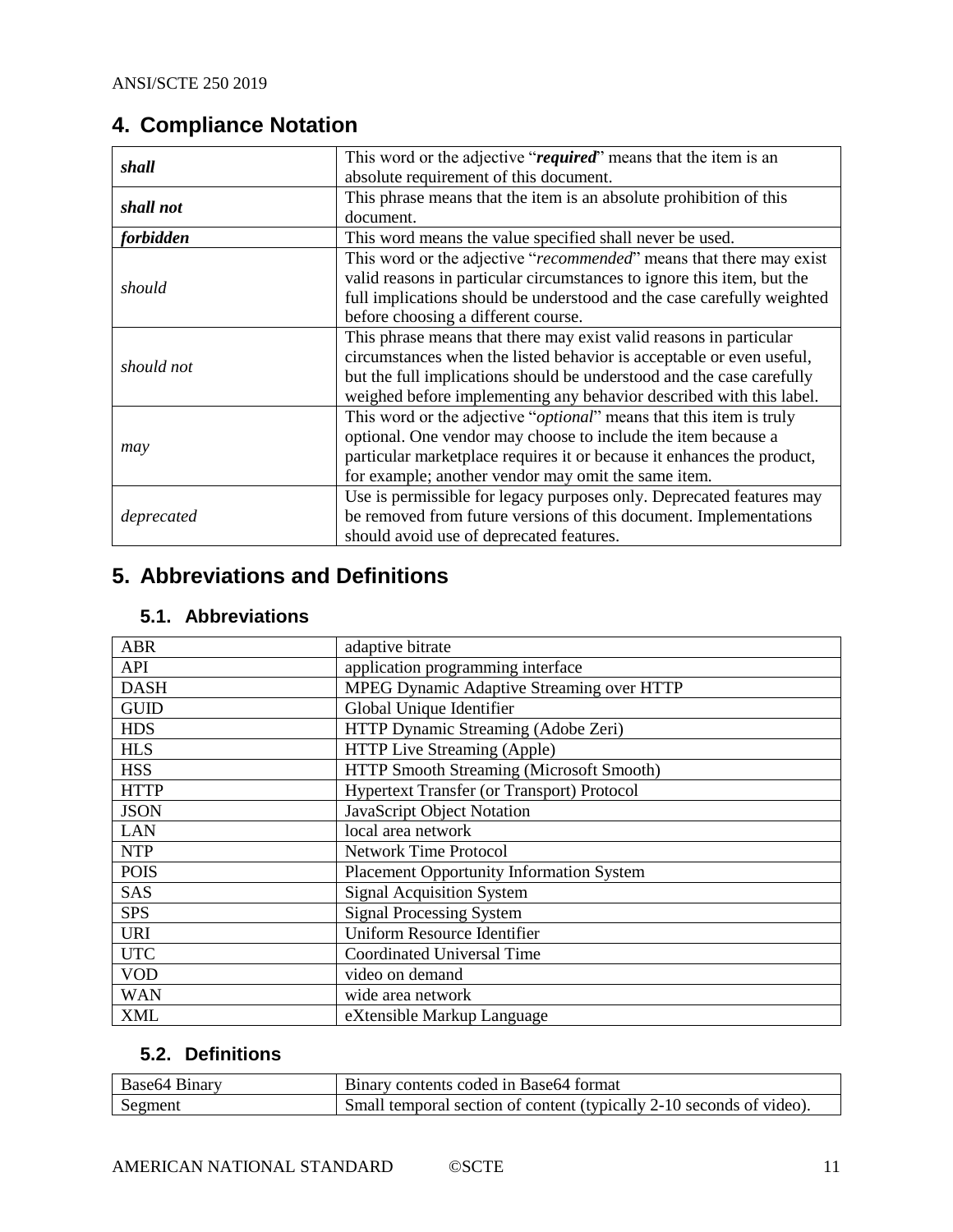| Media         | Any form of on-demand, time-shifted or linear content.                                                                                     |  |
|---------------|--------------------------------------------------------------------------------------------------------------------------------------------|--|
| Media Segment | The media segment is the M3U8 extended recorded commencing with<br>the #EXTINF tag through to its paired URI line inclusive of any line in |  |
|               | between that starts with #EXT.                                                                                                             |  |
| Segment       | An MPEG-2 Transport Stream divided into a series of small media                                                                            |  |
|               | files typically of equal duration (for example, ten seconds).                                                                              |  |
| Signal Point  | A particular point of interest within a video essence.                                                                                     |  |
| Signal Region | A region of interest within a video essence.                                                                                               |  |

## <span id="page-11-0"></span>**6. Common Conventions**

**Note 1:** Unless noted as optional, all attributes, elements, and objects are required.

**Note 2:** In all cases, unrecognized attributes, elements, and objects are to be ignored.

As a convention used throughout this API, a JSON array is identified using a plural name like 'spots' or 'segments'. The XML equivalent utilizes an XML element sequence with a singular element tag that is capitalized., for example, 'Spot' or 'Segment'. In documentation situations, herein where duplicating the element name is redundant or confusing, the XML value is utilized and the JSON equivalent is to be assumed by the reader.

## <span id="page-11-1"></span>**6.1. XML Namespaces**

To improve readability, all XML examples in this document are assumed to have the following namespace declarations:

```
xmlns:xsi=http://www.w3.org/2001/XMLSchema-instance
xmlns="http://www.scte.org/schemas/dvs1327"
```
## <span id="page-11-2"></span>**6.2. Standard data formats**

Date/time and duration values shall follow ISO 8601

Binary contents *shall* be coded in Base64 format per section 6.8 of IETF RFC 4648 with W3C recommendations.

## <span id="page-11-3"></span>**7. Data Model**

The data model provides a set of structured messages for use in providing instructions from a SDS to an SAS.

## <span id="page-11-4"></span>**7.1. Media**

The term, Media, is purposely broad and is applicable to all forms of on-demand, time-shifted and linear content, as well as other forms of media not explicitly mentioned here. Media is instantiated as a global **Media** element, which may contain a collection of **MediaPoint** elements.

The primary identification mechanism of the **Media** element is the @id attribute. The @description attribute provides expanded descriptive text.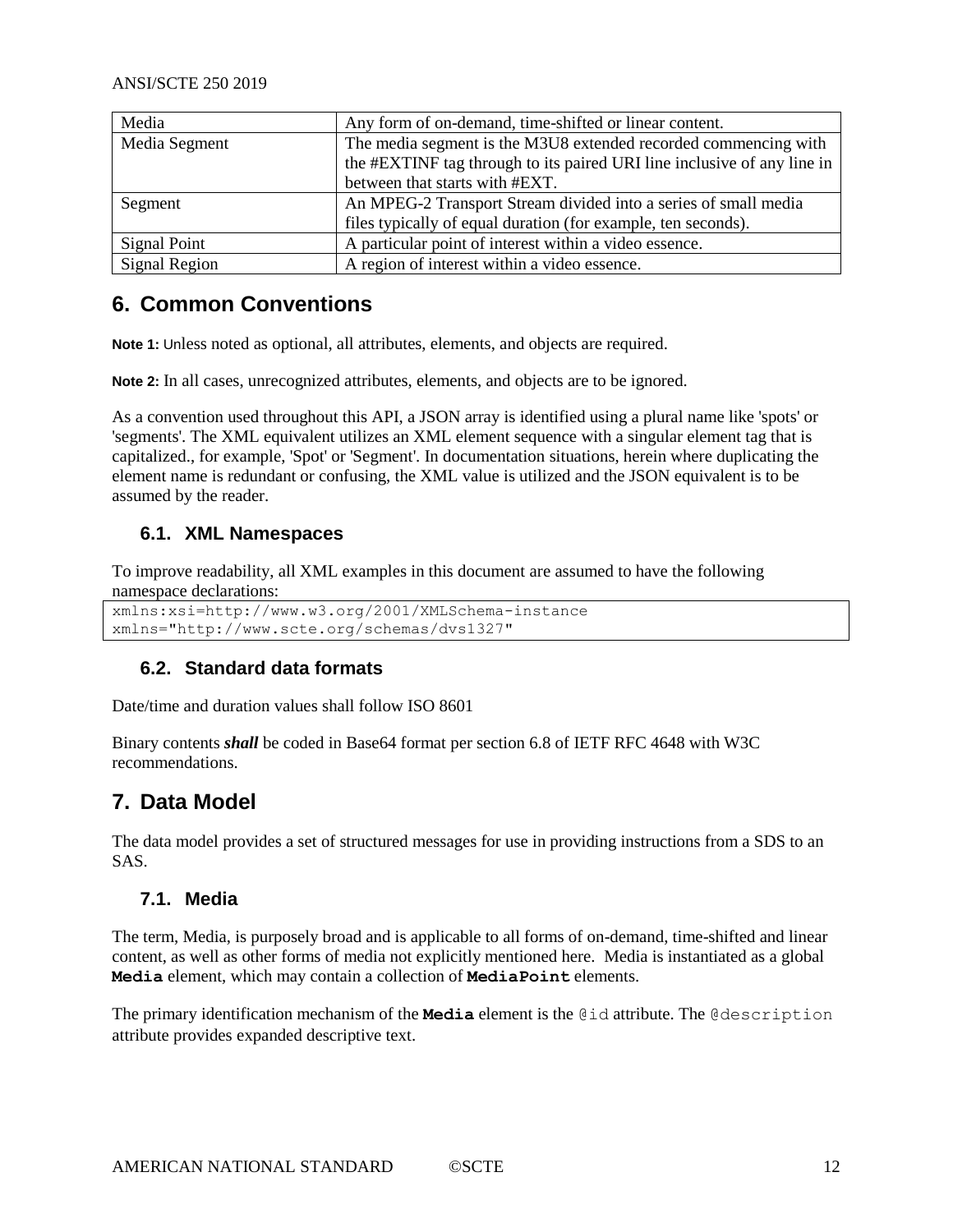<span id="page-12-1"></span>

| <b>Element or Attribute Name</b>                                                                     | <b>Use</b> | <b>Description</b>                                         |  |
|------------------------------------------------------------------------------------------------------|------------|------------------------------------------------------------|--|
| @id                                                                                                  | CM         | This value <i>may</i> directly identify the content feed   |  |
|                                                                                                      |            | that it represents, but it <i>shall not</i> be presumed to |  |
|                                                                                                      |            | do so.                                                     |  |
| Cdescription                                                                                         | $\Omega$   | A common description used for the <b>Media</b> , which     |  |
|                                                                                                      |            | <i>may</i> be a call-sign commonly used for a linear       |  |
|                                                                                                      |            | network such as "ESPN" or an asset title such as           |  |
|                                                                                                      |            | "Titanic".                                                 |  |
| Chatch                                                                                               | $\Omega$   | An identifier used to relate this request to a batch       |  |
|                                                                                                      |            | of requests. Batch requests are used to group              |  |
|                                                                                                      |            | processing of VOD assets.                                  |  |
| MediaPoint                                                                                           | 0.N        | A set of temporal media points within the media.           |  |
|                                                                                                      |            | See 7.2.                                                   |  |
| Instruction                                                                                          | 0.N        | A set of Media-level instructions, which shall only        |  |
|                                                                                                      |            | be present for a VOD asset. See 7.5.                       |  |
| AcquisitionSystem                                                                                    | 0.N        | A set of Acquisition Systems that are registered           |  |
|                                                                                                      |            | with an SDS for the parent Media stream. This              |  |
|                                                                                                      |            | shall not be populated together with Instructions.         |  |
| Ext                                                                                                  | 0.1        |                                                            |  |
| Conventions used in the tables:                                                                      |            |                                                            |  |
| For attributes: M=Mandatory, O=Optional, OD=Optional with Default Value, CM=Conditionally Mandatory. |            |                                                            |  |

#### **Table 2 - Semantics of the Media element**

For elements: <minOccurs>..<maxOccurs>, where N=unbounded

Example **Media** (namespace declarations omitted for readability):

<Media description="XYZ Linear Network" id="esam/media/xyz"> <Encoder endpoint="http://10.10.10.10:1010/enc1" id="esam/media/xyz/encoder/enc1"/> </Media>

## <span id="page-12-0"></span>**7.2. MediaPoint**

A MediaPoint represents an event within a Media stream or asset. It *may* be associated either with a ReferenceSignal or a MatchSignal. A ReferenceSignal is used in response to the discovery of an SCTE 35 signal within the Media. The MatchSignal is used proactively to provide instructions for future SCTE 35 signals. In either case the associated instructions are provided.

<span id="page-12-2"></span>

| <b>Element or Attribute Name</b>                                                                     | <b>Use</b> | <b>Description</b>                                 |  |
|------------------------------------------------------------------------------------------------------|------------|----------------------------------------------------|--|
| ReferenceSignal                                                                                      | 0.1        | A reference to the SCTE-35 signal that was used to |  |
|                                                                                                      |            | trigger this MediaPoint and its associated         |  |
|                                                                                                      |            | instructions                                       |  |
| MatchSignal                                                                                          | 0.1        | Criteria for matching a future SCTE 35 signal for  |  |
|                                                                                                      |            | the purpose of applying this MediaPoint and its    |  |
|                                                                                                      |            | associated instructions                            |  |
| Instruction                                                                                          | 0.N        | A set of instructions that apply to this specific  |  |
|                                                                                                      |            | MediaPoint. See 7.5.                               |  |
| Ext                                                                                                  | 0.1        |                                                    |  |
| Conventions used in the tables:                                                                      |            |                                                    |  |
| For attributes: M=Mandatory, O=Optional, OD=Optional with Default Value, CM=Conditionally Mandatory. |            |                                                    |  |
| For elements: <minoccurs><maxoccurs>, where N=unbounded</maxoccurs></minoccurs>                      |            |                                                    |  |

| Table 3 - Semantics of the Media element |  |
|------------------------------------------|--|
|------------------------------------------|--|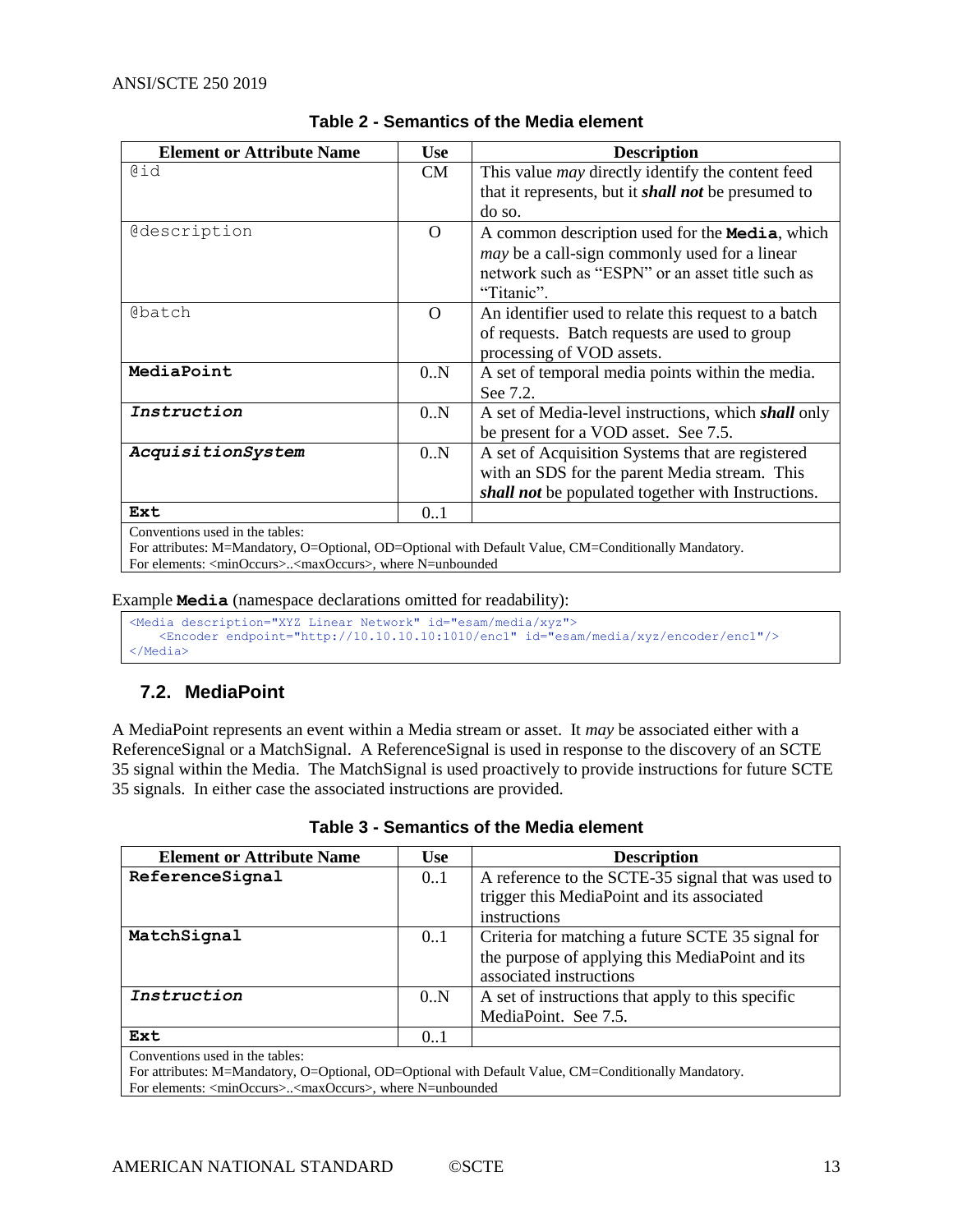```
 <Condition direction="OUT" offset="PT0.000S" />
  <Condition direction="IN" offset="PT0.000S" />
 </MediaPoint>
```
<span id="page-13-0"></span></Media>

<MediaPoint>

<ReferenceSignal

WLvc/g=</ReferenceSignal>

ANSI/SCTE 250 2019

**7.3. ReferenceSignal**

All instructions provided by an SDS in response to a signal request are associated with a reference signal. This signal may either be acquired in-band from the underlying content or initiated asynchronously by the SDS in response to a set of out-of-band break points or some other event.

remove="true">/DAvAAAAAAAAAP///wViAAWKf+//CXVCAv4AUmXAAzUAAAAKAAhDVUVJADgyM

<Signal offset="PT0.000S">/DAWAAAAAAAA///wBQb/CXVCAgAA28P+7g==</Signal>

<span id="page-13-2"></span>A ReferenceSignal has the following attributes:

|  | Table 4 - Semantics of the ReferenceSignal element |  |
|--|----------------------------------------------------|--|
|  |                                                    |  |

| <b>Element or Attribute Name</b>                                                                     | <b>Use</b> | <b>Description</b>                                    |  |
|------------------------------------------------------------------------------------------------------|------------|-------------------------------------------------------|--|
| Cremove                                                                                              | O          | A Boolean value that instructs the SAS to remove      |  |
|                                                                                                      |            | the original signal from the content stream if set to |  |
|                                                                                                      |            | true. When this attribute is not present, the default |  |
|                                                                                                      |            | value <i>shall</i> be assumed to be false.            |  |
| #text                                                                                                |            | The Base64 encoded version of the original signal     |  |
|                                                                                                      | M          | being referenced.                                     |  |
| Conventions used in the tables:                                                                      |            |                                                       |  |
| For attributes: M=Mandatory, O=Optional, OD=Optional with Default Value, CM=Conditionally Mandatory. |            |                                                       |  |
| For elements: <minoccurs><maxoccurs>, where N=unbounded</maxoccurs></minoccurs>                      |            |                                                       |  |

Example **ReferenceSignal** (namespace declarations omitted for readability):

Example **MediaPoint** (namespace declarations omitted for readability):

<Media description="XYZ Linear Network" id="esam/media/xyz">

```
<ReferenceSignal remove="true">
/DAvAAAAAAAAAP///wViAAWKf+//CXVCAv4AUmXAAzUAAAAKAAhDVUVJADgyMWLvc/g=
</ReferenceSignal>
```
## <span id="page-13-1"></span>**7.4. MatchSignal**

MatchSignal provides the context to evaluate and identify any component of a fully expressed XML representation of a qualified SCTE 35 signal as a set of XPath 2.0 assertions. When the assertions are evaluated and found to return an affirmative response, the Policy related to the **MatchSignal** would then also be evaluated. The **MatchSignal** wraps a sequence of **Assert** XPath expressions and if the set of XPath 2.0 assertions yield a negative result, the Policy related to the **MatchSignal** *shall not* be removed or applied. The @match attribute needs to be consulted for the level of inclusivity/exclusivity.

The **MatchSignal** would be a match which results in application (or removal) of the Policy if all of the **Assert** Xpath expressions evaluate to true when the @match is set to "ALL".

The **MatchSignal** would be a match which results in application (or removal) of the Policy if any of the **Assert** Xpath expression evaluates to true when the @match is set to "ANY".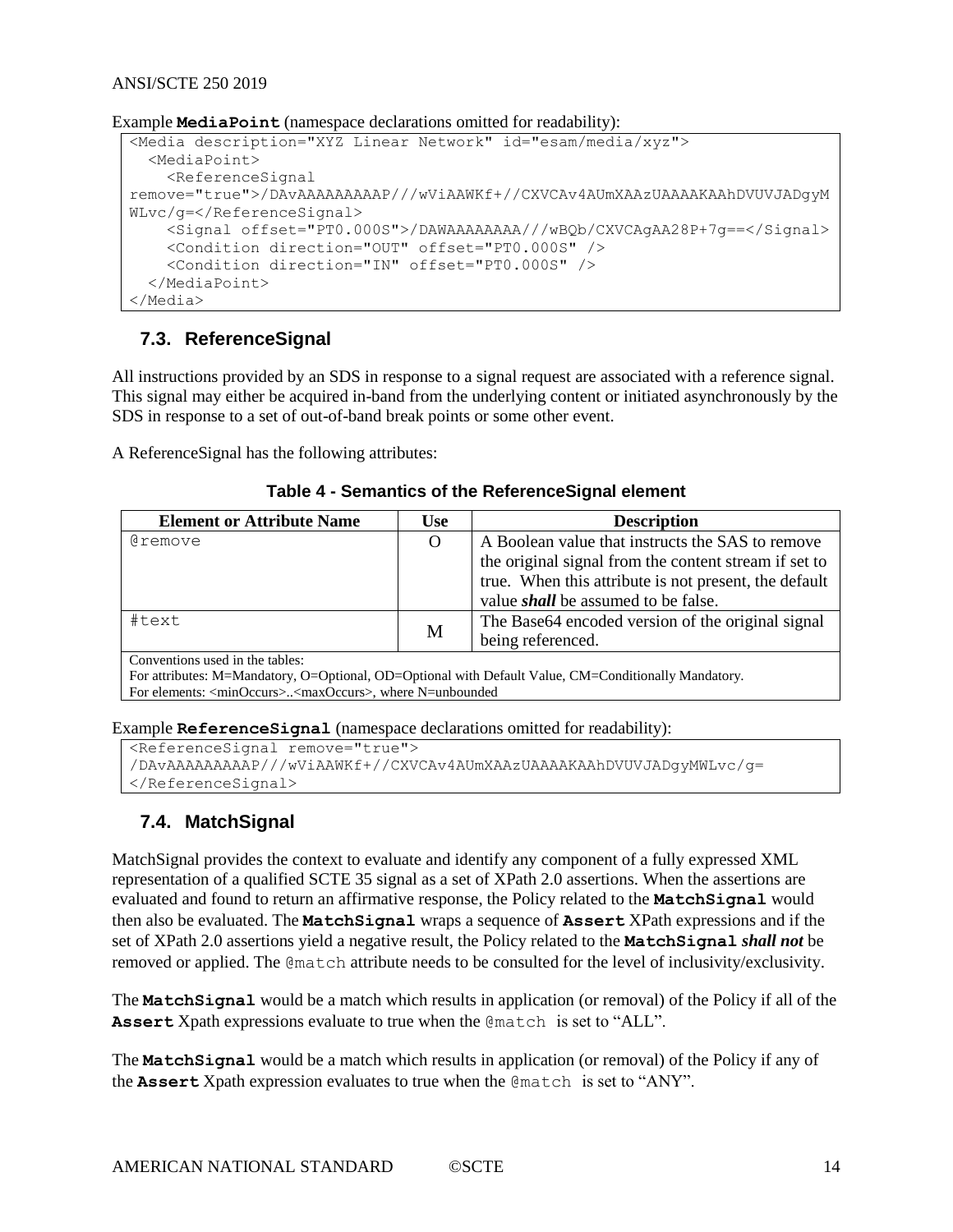<span id="page-14-0"></span>The **MatchSignal** would be a match which results in application (or removal) of the Policy only if each **Assert** Xpath expression evaluates to false when the @match is set to "NONE".

| <b>Element or Attribute</b>                                                     | <b>Use</b>  | <b>Description</b>                                                                                                                                                                                                                                                                                                                                                                                                                                                                     |
|---------------------------------------------------------------------------------|-------------|----------------------------------------------------------------------------------------------------------------------------------------------------------------------------------------------------------------------------------------------------------------------------------------------------------------------------------------------------------------------------------------------------------------------------------------------------------------------------------------|
| <b>Name</b>                                                                     |             |                                                                                                                                                                                                                                                                                                                                                                                                                                                                                        |
| <b>@match</b>                                                                   | OD.         | One of the following values:                                                                                                                                                                                                                                                                                                                                                                                                                                                           |
|                                                                                 | default:    | $ALL - All$ Assert statements <i>shall</i> evaluate to true                                                                                                                                                                                                                                                                                                                                                                                                                            |
|                                                                                 | ALL         | $ANY - At least one Asset statement shall evaluate to true$                                                                                                                                                                                                                                                                                                                                                                                                                            |
|                                                                                 |             | $NONE - None$ of the <b>Assert</b> statements <i>shall</i> evaluate to                                                                                                                                                                                                                                                                                                                                                                                                                 |
|                                                                                 |             | true                                                                                                                                                                                                                                                                                                                                                                                                                                                                                   |
| Assert                                                                          | $1 \dots n$ | This element carries an XPath 2.0 expression as if it were<br>going to be evaluated against the SCTE 35 schema compliant<br>XML document. An implementation should evaluate the<br>expression against the SCTE 35 schema compliant document<br>but <i>may</i> choose other methods outside the scope of this<br>standard.<br>An expression, when evaluated, results in a positive match<br>for the Assert, returning true as if the fn:boolean() had<br>been applied, false otherwise. |
| Conventions used in the tables:                                                 |             |                                                                                                                                                                                                                                                                                                                                                                                                                                                                                        |
|                                                                                 |             | For attributes: M=Mandatory, O=Optional, OD=Optional with Default Value, CM=Conditionally Mandatory.                                                                                                                                                                                                                                                                                                                                                                                   |
| For elements: <minoccurs><maxoccurs>, where N=unbounded</maxoccurs></minoccurs> |             |                                                                                                                                                                                                                                                                                                                                                                                                                                                                                        |

**Table 5 - Semantics of the MatchSignal element**

The *TemplateResponse shall* be able to use macro substitutions in the *ManifestResponse* which instruct the packager about how to condition the manifests using the SCTE 35 message as a source. These macros are delimited by the '\$' character in the notification response. Here is a list of the possible macros along with the origin of the data for that macro. If a specified macro element is not present in the SCTE 35 message, that element of the notification *should* be ignored.

<span id="page-14-1"></span>

| <i>acquisitionPointIdentity</i> | Configured on the packager                                                            |
|---------------------------------|---------------------------------------------------------------------------------------|
| acquisitionSignalID             | Randomly generated per signal                                                         |
| segmentationEventId             | Extracted from segmentation_event_id in the segmentation<br>descriptor                |
| segmentationTypeId              | Extracted from segmentation_type_id in the segmentation<br>descriptor                 |
| segmentationUpid                | Extracted from segmentation_upid() name in the segmentation<br>descriptor             |
| duration                        | Extracted from segmentation_duration in the segmentation<br>descriptor                |
| hdsDuration                     | Duration expressed as fractional seconds                                              |
| availNum                        | Extracted from splice insert command or segment num in the<br>segmentation descriptor |

**Table 6 – Standard template parameters**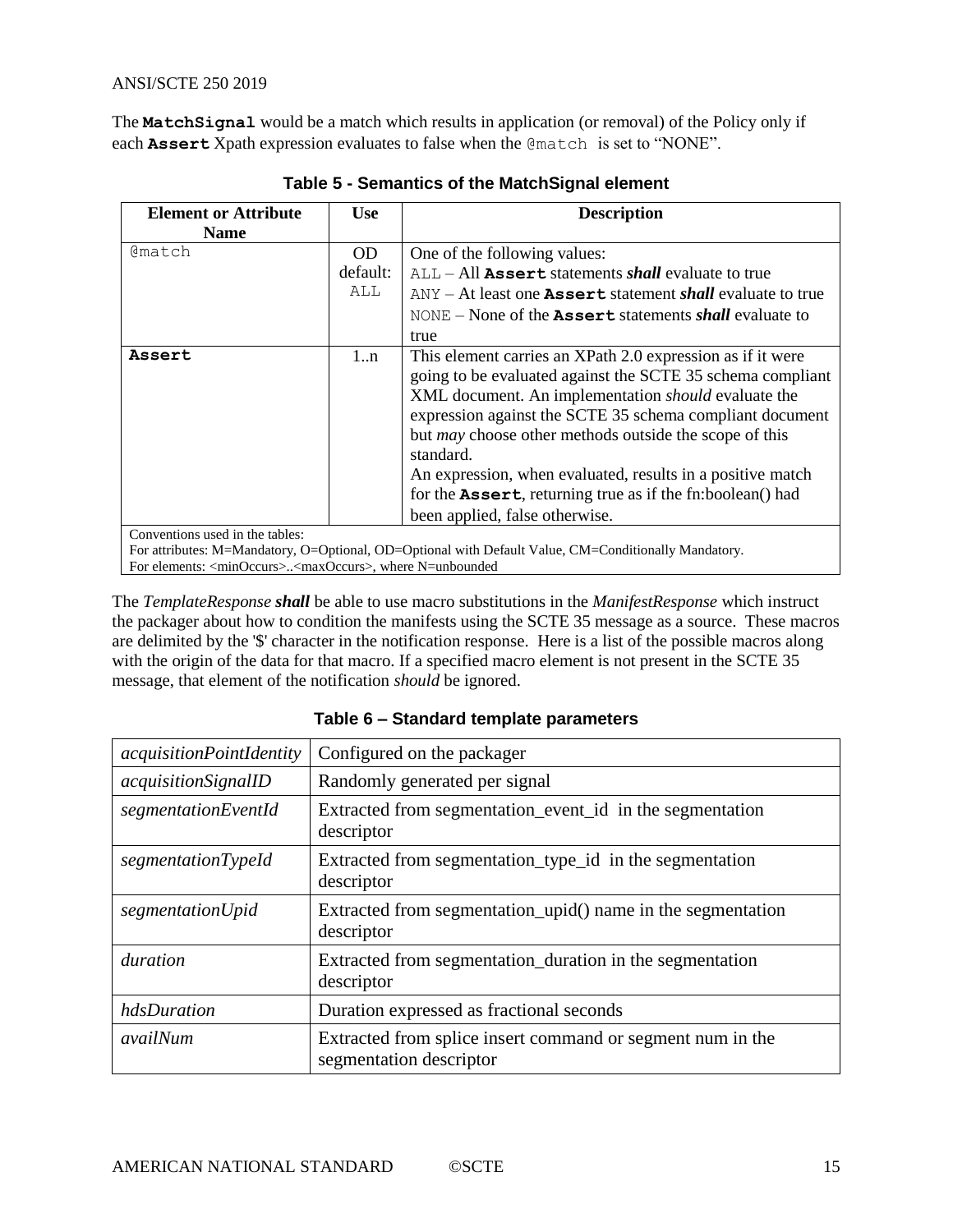| availExpected       | Extracted from splice insert command or segments expected in the<br>segmentation descriptor |
|---------------------|---------------------------------------------------------------------------------------------|
| subSegmentNum       | Extracted from the sub_segment_num in the segmentation<br>descriptor                        |
| subSegmentsExpected | Extracted from the sub_segments_expected in the segmentation<br>descriptor                  |
| utcPoint            | Expected wall clock time of signal point in UTC timestamp (XML)<br>dateTime)                |
| ptsTime             | Expected PTS value of signal point                                                          |
| smoothTime          | Expected Smooth timestamp of signal point                                                   |
| hdsTime             | Expected signal point time expressed as fractional seconds                                  |
| binarySignal        | Base 64 encoded representation of the SCTE 35 signal                                        |

## <span id="page-15-0"></span>**7.5. Instruction**

Instructions are a set of child elements within a Media or MediaPoint. Some instructions are typically applicable only to transcoders (e.g. Condition), some are applicable only to packagers (e.g. Tag) and others may apply to either (e.g. Signal).

When an instruction must be precisely timed within the video, an offset attribute shall be provided. This offset is expressed as a duration and shall be frame accurate. The offset is referenced from one of the following:

- When the instruction is a child of a Media element then the offset is from the beginning of the Media.
- When the instruction is a child of a MediaPoint element and a Reference Signal is provided then the offset is added to the PTS point referenced by the signal, not the location where the signal was discovered in the stream.
- When the instruction is a child of a MediaPoint element and a MatchSignal is provided then the offset is added to the PTS point of the matched signal, not the location where the signal was discovered in the stream.

An instruction *may* be specified as repeating when the @interval and @end attributes are present. In this case, the instruction *shall* be executed at the time specified by @offset and again at the time specified by adding @interval to @offset. This *should* be continued until reaching the duration of @offset + @end.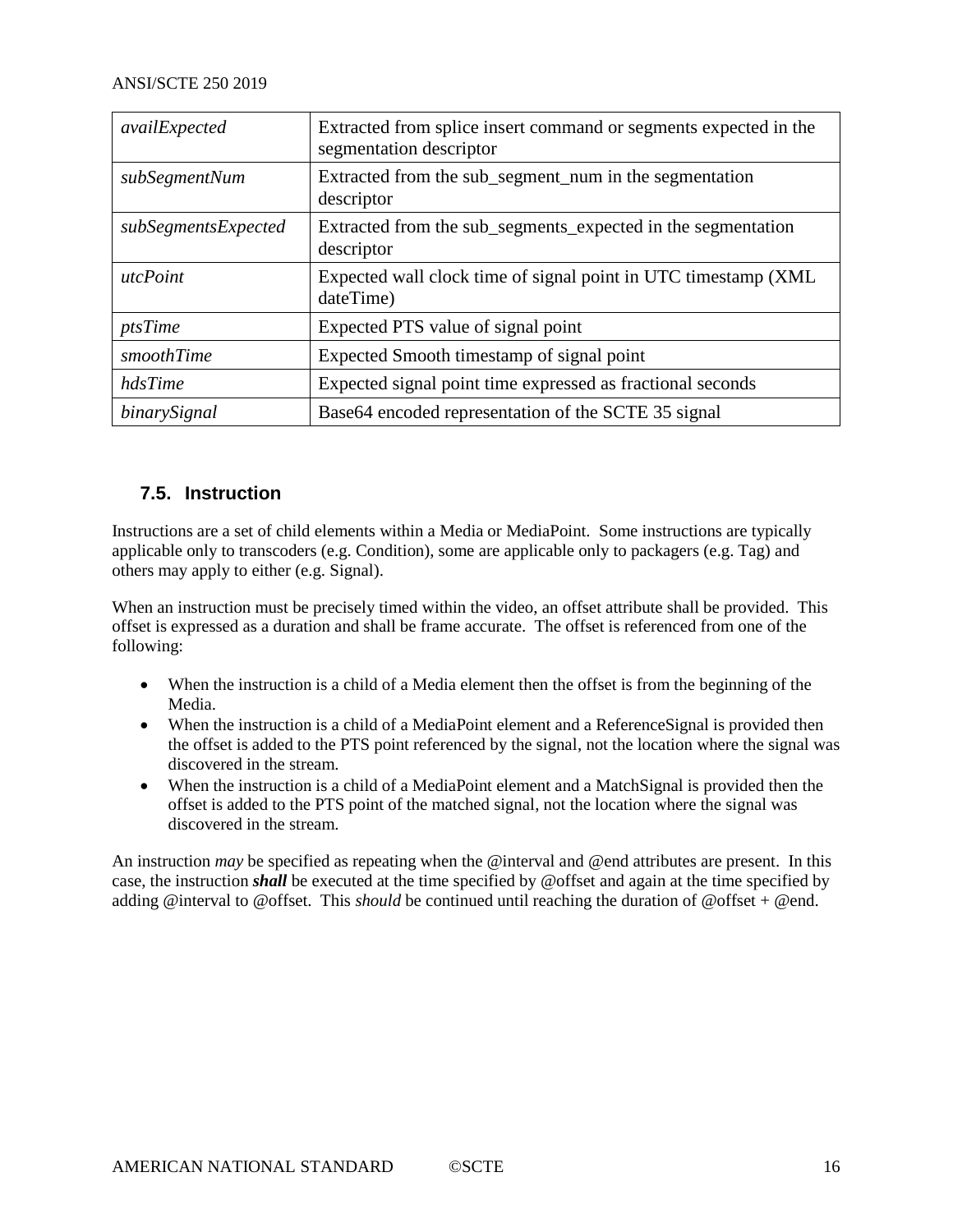

#### **Figure 4 – Use of repeating instructions**

<span id="page-16-3"></span><span id="page-16-2"></span>A generic instruction may have the following attributes:

| Table 7 - Semantics of the Instructions element |  |  |
|-------------------------------------------------|--|--|
|-------------------------------------------------|--|--|

| <b>Element or Attribute Name</b>                                                                     | Use       | <b>Description</b>                                 |  |
|------------------------------------------------------------------------------------------------------|-----------|----------------------------------------------------|--|
| Coffset                                                                                              | <b>CM</b> | The offset from the referenced or matched signal,  |  |
|                                                                                                      |           | accurate to milliseconds.                          |  |
| Cinterval                                                                                            | O         | The regular interval for which the instruction     |  |
|                                                                                                      |           | <i>should</i> be repeated starting with the offset |  |
| Cend                                                                                                 | <b>CM</b> | When repeat is given, this value it specifies the  |  |
|                                                                                                      |           | end duration.                                      |  |
| Conventions used in the tables:                                                                      |           |                                                    |  |
| For attributes: M=Mandatory, O=Optional, OD=Optional with Default Value, CM=Conditionally Mandatory. |           |                                                    |  |
| For elements: <minoccurs><maxoccurs>, where N=unbounded</maxoccurs></minoccurs>                      |           |                                                    |  |

## *7.5.1. Signal*

<span id="page-16-1"></span><span id="page-16-0"></span>Insert a signal at the specified offset. The element value contains a Base-64 encoding of the binary signal. <Signal offset="PT0S">U29tZSBiYXNlNjQgZW5jb2RlZCBzY3RlMzUgY3Vl</Signal> <Signal offset="PT30.000S">U29tZSBiYXNlNjQgZW5jb2RlZCBzY3RlMzUgY3Vl</Signal>

## *7.5.2. Condition*

<span id="page-16-4"></span>Condition the stream for a potential splice at the specified offset.

#### **Table 8 - Semantics of the Condition element**

| <b>Element or Attribute Name</b>                                                                     | <b>Use</b> | <b>Description</b>                            |  |
|------------------------------------------------------------------------------------------------------|------------|-----------------------------------------------|--|
| Cdirection                                                                                           | M          | <b>BOTH</b> – Condition for either in our out |  |
|                                                                                                      |            | $IN$ – Condition as an in-point only          |  |
|                                                                                                      |            | $OUT$ – Condition as an out-point only        |  |
| Conventions used in the tables:                                                                      |            |                                               |  |
| For attributes: M=Mandatory, O=Optional, OD=Optional with Default Value, CM=Conditionally Mandatory. |            |                                               |  |
| For elements: <minoccurs><maxoccurs>, where N=unbounded</maxoccurs></minoccurs>                      |            |                                               |  |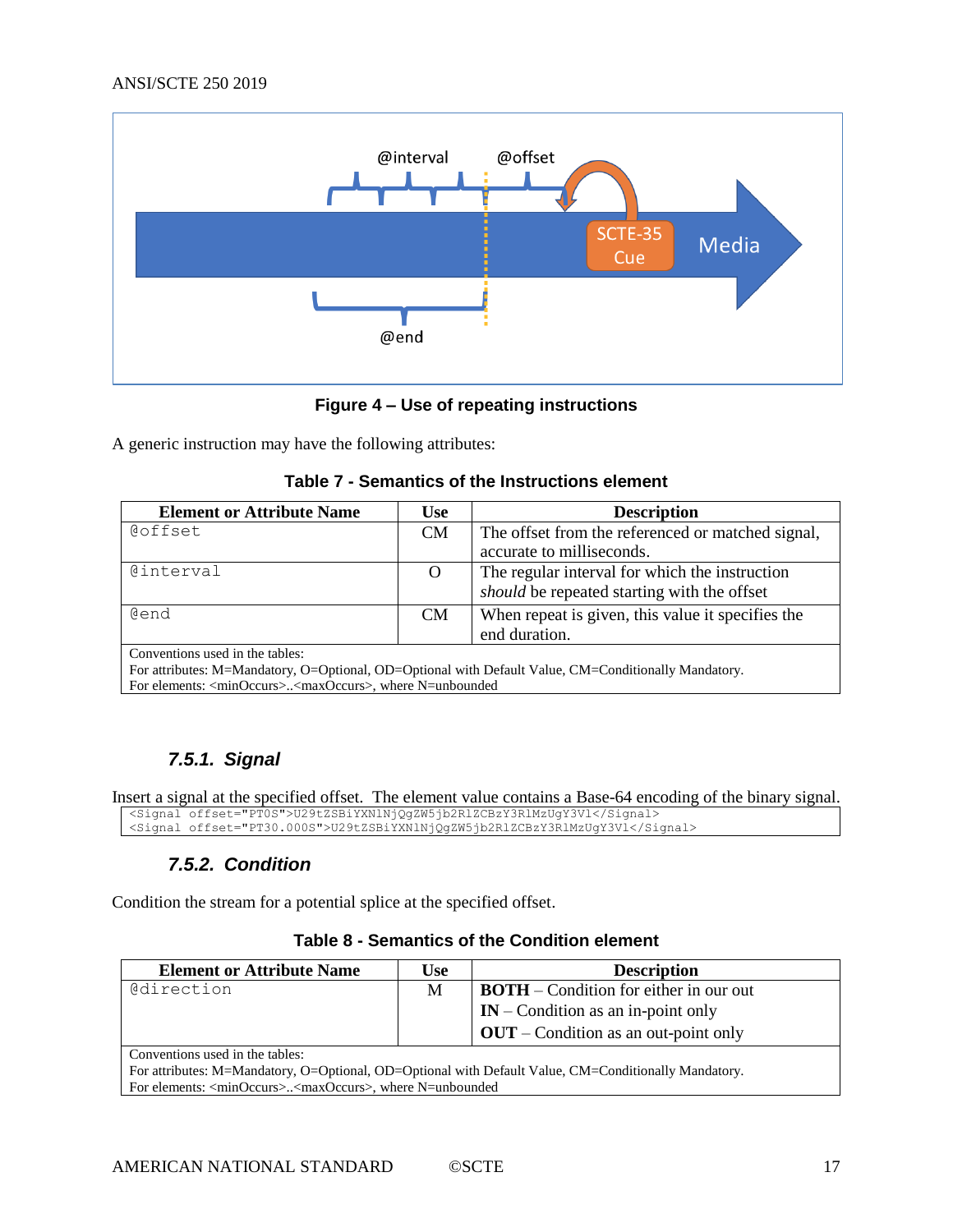```
<Condition direction="OUT" offset="PT0S"/>
<Condition direction="IN" offset="PT30.000S"/>
```
## *7.5.3. Content*

<span id="page-17-2"></span>The Content element instructs the SAS to switch the content to another stream or asset. The details for how content is switched is out of scope for this document.

**Table 9 - Semantics of the Content element**

| <b>Element or Attribute Name</b>                                                                                                                                                                                           | <b>Use</b> | <b>Description</b>                                                                                                                       |
|----------------------------------------------------------------------------------------------------------------------------------------------------------------------------------------------------------------------------|------------|------------------------------------------------------------------------------------------------------------------------------------------|
| @zone                                                                                                                                                                                                                      | O          | The identity of the zone for which this content<br>switch should apply. When absent, then the<br>content switch applies for all outputs. |
| #text                                                                                                                                                                                                                      | M          | A URI reference to the content to be switched.                                                                                           |
| Conventions used in the tables:<br>For attributes: M=Mandatory, O=Optional, OD=Optional with Default Value, CM=Conditionally Mandatory.<br>For elements: <minoccurs><maxoccurs>, where N=unbounded</maxoccurs></minoccurs> |            |                                                                                                                                          |

<span id="page-17-1"></span><Content offset="PT0S">/sources/content-feed-3</Content>

## *7.5.4. Tag (HLS)*

A Tag element provides one or more manifest tags (lines) to be directly inserted into the output manifest file. Each line is explicitly controlled, via the "adapt" attribute, as to whether the line element is to be placed directly into the manifest file unaltered or if the packager is to enhance the line before insertion. If the @adapt attribute is set to true, the packager *shall* fill in the placeholder substitution keyword framed by the start substitution delimiter '\${' and ending delimiter '}'. Thus, the full substitution sequence is \${keyword}. [Table](#page-19-1) 11 lists the substitution keywords and their descriptions. The line insertion location is controlled by the @location attribute and lines having the same @location are positioned in returned document order.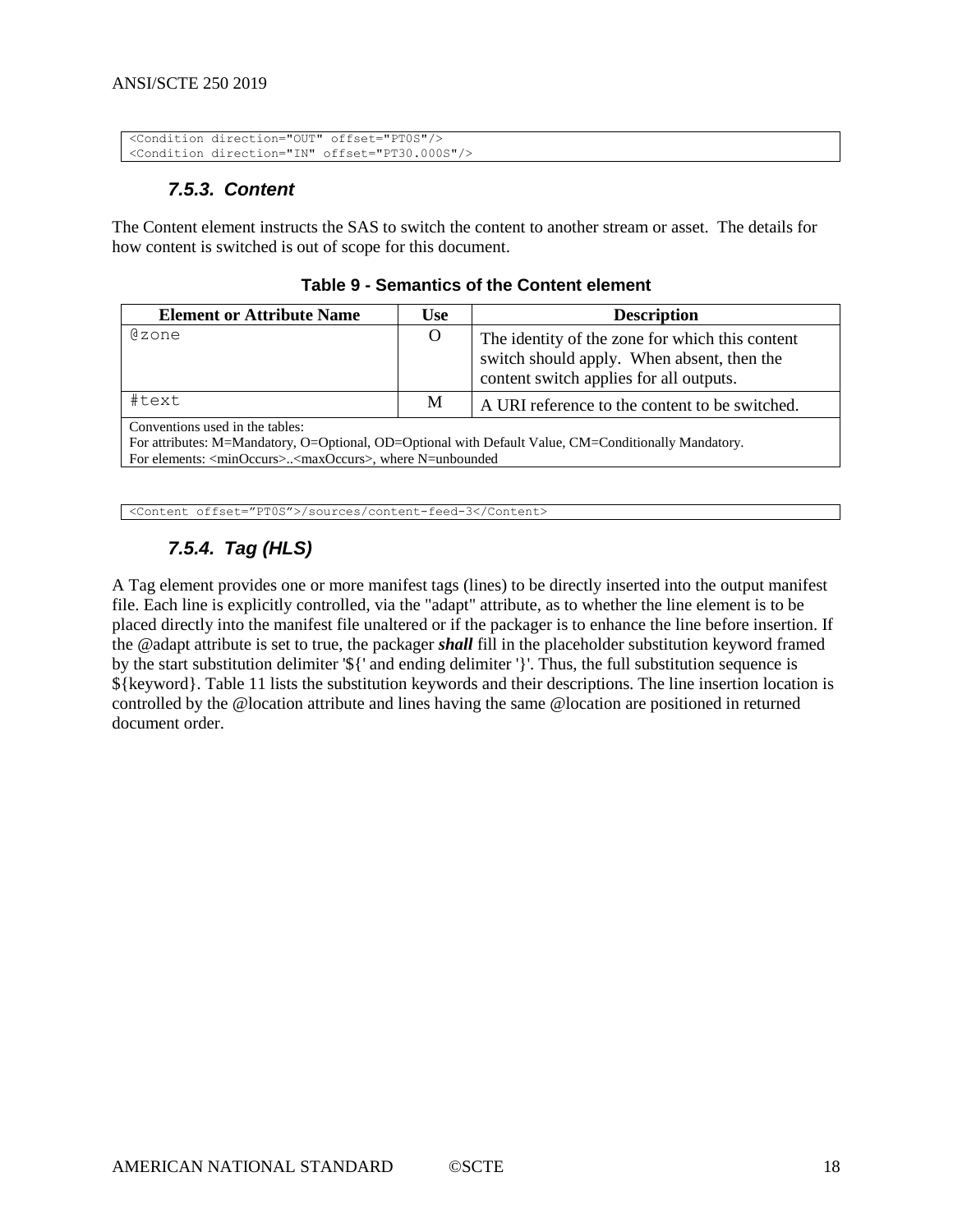<span id="page-18-0"></span>

| <b>Element or Attribute Name</b>                                                | <b>Use</b>     | <b>Description</b>                                                                                   |  |
|---------------------------------------------------------------------------------|----------------|------------------------------------------------------------------------------------------------------|--|
| <b>@seqment</b>                                                                 | M              | <b>FIRST</b> – Manifest lines that are inserted at the                                               |  |
|                                                                                 |                | signal point start media segment (i.e., the signal                                                   |  |
|                                                                                 |                | splice start location). The media segment's start                                                    |  |
|                                                                                 |                | record marker (i.e. #EXTINF line) and URI are not                                                    |  |
|                                                                                 |                | altered.                                                                                             |  |
|                                                                                 |                | <b>SPAN</b> – Manifest lines that are inserted for each                                              |  |
|                                                                                 |                | media segment between the first media segment                                                        |  |
|                                                                                 |                | and the last media segment, excluding the first and                                                  |  |
|                                                                                 |                | last media segments, which are independently                                                         |  |
|                                                                                 |                | specified using FIRST and LAST respectively.                                                         |  |
|                                                                                 |                | Typically used only for linear streaming.                                                            |  |
|                                                                                 |                | <b>LAST</b> – Manifest lines that are inserted with                                                  |  |
|                                                                                 |                | the last media segment identified as the end                                                         |  |
|                                                                                 |                | location. The media segment's start record                                                           |  |
|                                                                                 |                | marker (i.e., #EXTINF line) and URI are not                                                          |  |
|                                                                                 |                | altered.                                                                                             |  |
| <b>@adapt</b>                                                                   | $\overline{O}$ | Boolean indicating if the value attribute's string is                                                |  |
|                                                                                 |                | to be modified by the packager before placement                                                      |  |
|                                                                                 |                | into the manifest file. If the attribute is omitted, the                                             |  |
|                                                                                 |                | default value is "false."                                                                            |  |
| @location                                                                       | $\Omega$       | Enumeration specifying the line location relative                                                    |  |
|                                                                                 |                | to the media segment.                                                                                |  |
|                                                                                 |                | <b>BEFORE</b> – The line is to be placed before the                                                  |  |
|                                                                                 |                | media segment's #EXTINF tag line.                                                                    |  |
|                                                                                 |                | $WITHIN - The line is to be placed in between the$                                                   |  |
|                                                                                 |                | media segment's start #EXTINF line and the                                                           |  |
|                                                                                 |                | media segment's ending URI line.                                                                     |  |
|                                                                                 |                | $A$ <b>FTER</b> – The line is to be placed after the media                                           |  |
|                                                                                 |                | segment's URI line                                                                                   |  |
|                                                                                 |                | <b>REPLACE</b> – The line is to replace an existing line                                             |  |
|                                                                                 |                | with the same tag name (e.g. #EXTINF).                                                               |  |
| #text                                                                           | $\mathbf{M}$   | Line to be placed into the manifest file. Typically                                                  |  |
|                                                                                 |                | beginning with "#EXT".                                                                               |  |
| Conventions used in the tables:                                                 |                |                                                                                                      |  |
| For elements: <minoccurs><maxoccurs>, where N=unbounded</maxoccurs></minoccurs> |                | For attributes: M=Mandatory, O=Optional, OD=Optional with Default Value, CM=Conditionally Mandatory. |  |
|                                                                                 |                |                                                                                                      |  |

## **Table 10 - Semantics of the Tag element**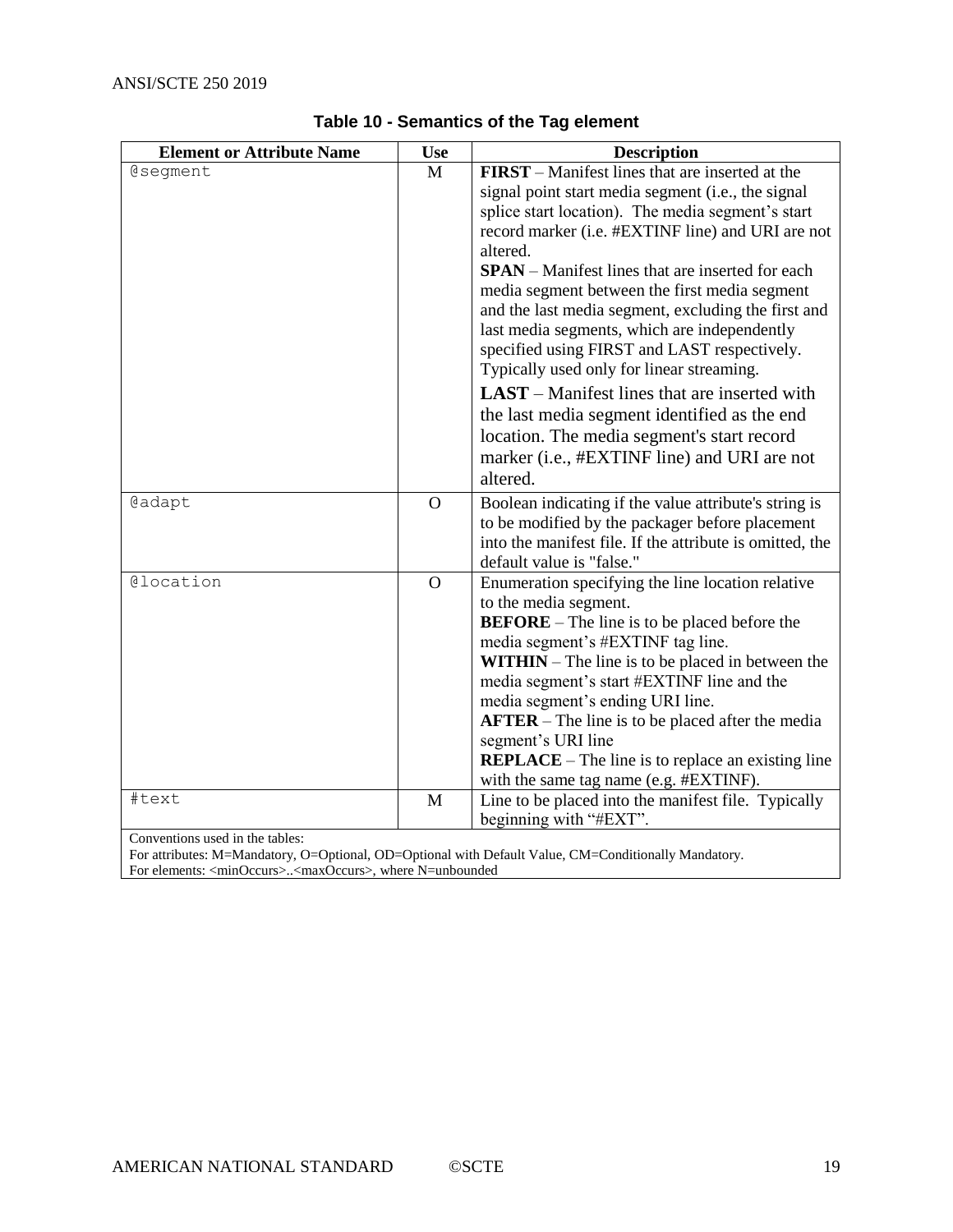<span id="page-19-1"></span>

| <b>Substitution Keyword</b> | <b>Value Description</b>                                                                                                                                                              |
|-----------------------------|---------------------------------------------------------------------------------------------------------------------------------------------------------------------------------------|
| timeFromSignal              | Offset from the CUE (typically a start segmentation type) of<br>the earliest presentation time of the HLS media segment that<br>follows.                                              |
|                             | If an implementation removes fragments from the manifest file<br>(ex. live application), the ELAPSED value <i>shall</i> be adjusted by<br>the duration of the media segments removed. |
|                             | Elapsed is expressed in seconds to millisecond accuracy<br>formatted as an ISODuration [ISO 8601].                                                                                    |
| timeFromSignalFS            | Offset from the CUE (typically a start segmentation type) of<br>the earliest presentation time of the HLS media segment that<br>follows.                                              |
|                             | If an implementation removes fragments from the manifest file<br>(ex. live application), the ELAPSED value <i>shall</i> be adjusted by<br>the duration of the media segments removed. |
|                             | Elapsed is expressed in seconds to millisecond accuracy. (ex.<br>30.234)                                                                                                              |
| segmentID                   | The original media segment URI.                                                                                                                                                       |
| streamID                    | The configured streamID value.                                                                                                                                                        |

**Table 11 - Manifest Line Substitution Keywords**

Example **Tag** (namespace declarations omitted for readability):

```
<Tag adapt="false" location="BEFORE" segment="FIRST">#EXT-X-SPLICE-
EXIT:SpliceDescriptors=0x786df876dffa87687,Time={timeFromSignalFS}</Tag>
```
## *7.5.5. SparseTrack (HSS)*

<span id="page-19-2"></span>Data to be embedded in an ABR Microsoft Smooth sparse track. The data blob is an adaptable string similar to the tags/value attribute.

| <b>Element or Attribute Name</b>                                                | <b>Use</b> | <b>Description</b>                                                                                   |
|---------------------------------------------------------------------------------|------------|------------------------------------------------------------------------------------------------------|
| Cname                                                                           | O          | Track name identifier. If omitted, the first sparse                                                  |
|                                                                                 |            | track is to be assumed.                                                                              |
| #text                                                                           | M          | String to be placed into the Smooth sparse track.                                                    |
|                                                                                 |            |                                                                                                      |
| Conventions used in the tables:                                                 |            |                                                                                                      |
|                                                                                 |            | For attributes: M=Mandatory, O=Optional, OD=Optional with Default Value, CM=Conditionally Mandatory. |
| For elements: <minoccurs><maxoccurs>, where N=unbounded</maxoccurs></minoccurs> |            |                                                                                                      |
|                                                                                 |            |                                                                                                      |

| Table 12 - Semantics of the SparseTrack element |  |  |  |
|-------------------------------------------------|--|--|--|
|-------------------------------------------------|--|--|--|

Example:

<SparseTrack

name="ad\_marker">PD94bWwgdmVyc2lvbj0iMS4wIiBlbmNvZGluZz0iVVRGLTgiPz4KPEFjcXVp cmVkU2lnbmFsIHhtbG5zPSJodHRwOi8vd3d3LmNvbWNhc3QuY29tL3NjaGVtYXMvTkdPRC9TaWduY WwvMjAxMC9SMVYwIiB4bWxuczp4c2k9Imh0dHA6Ly93d3cudzMub3JnLzIwMDEvWE1MU2NoZW1hLW luc3RhbmNlIiB4c2k6c2NoZW1hTG9jYXRpb249Imh0dHA6Ly93d3cuY29tY2FzdC5jb20vc2NoZW1 hcy9OR09EL1NpZ25hbC8yMDEwL1IxVjAgQ0MtTkdPRC1TSUdOQUxJTkctUjFWMC0xMDEyMTAueHNk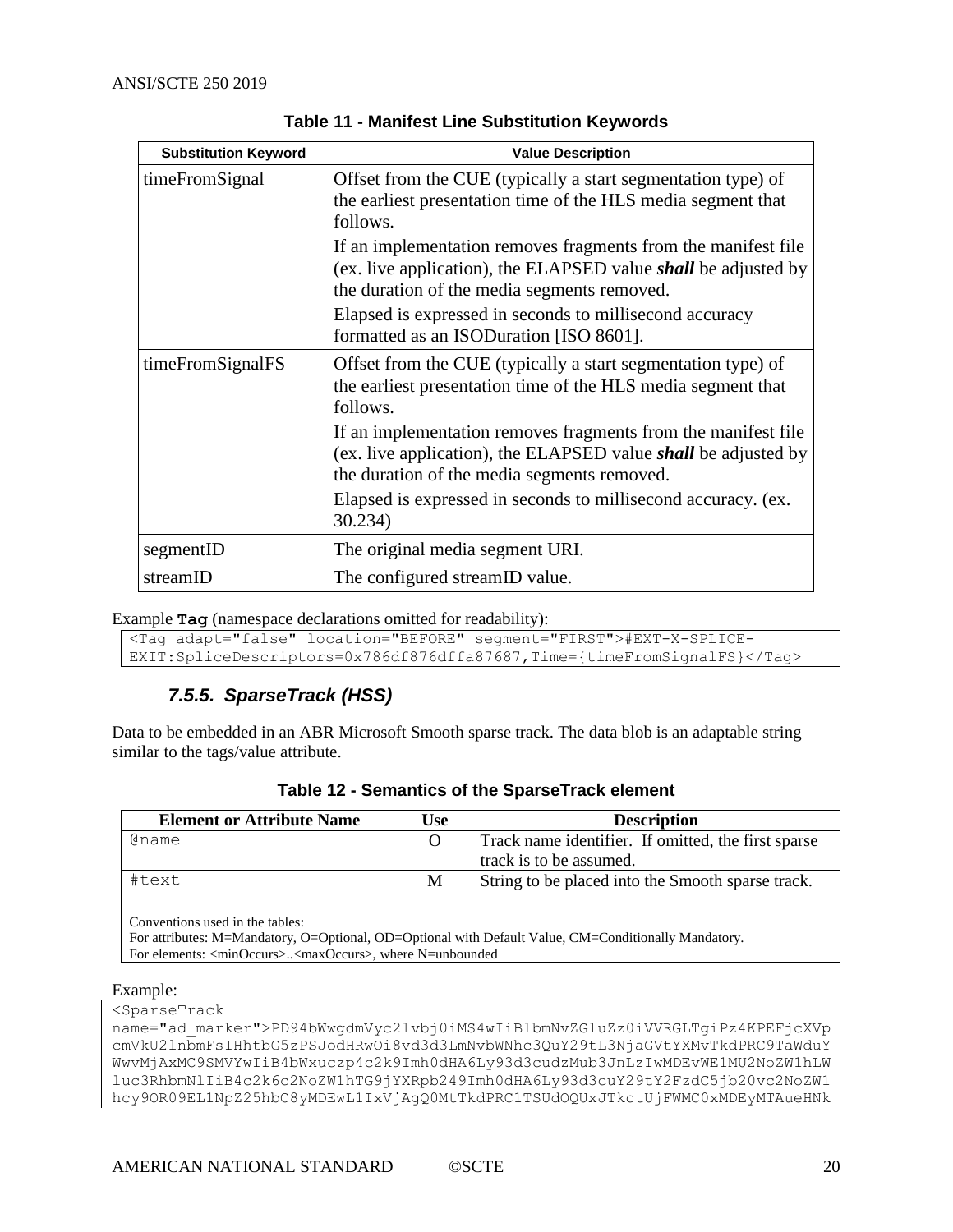#### ANSI/SCTE 250 2019

Ij4KCTxBY3F1aXNpdGlvblBvaW50SW5mbyBBY3F1aXNpdGlvblBvaW50SWRlbnRpdHk9IkUhQ01DU 0EzIiBBY3F1aXNpdGlvblNpZ25hbElEPSI1YjQ4ZjdmZi1hMTJlLTQ0ZWEtOGIxZC1iODA5OGZjZD EwZmEiLz4KCTxVVENPZlN3aXRjaFBvaW50IFVUQ1BvaW50PSIyMDEyLTAyLTI5VDIxOjE5OjA5WiI vPgoJPFN0cmVhbVRpbWVzPgoJCTxTdHJlYW1UaW1lIFRpbWVUeXBlPSJTbW9vdGgiIFRpbWVWYWx1 ZT0iMjM3NTk0NDAxMDg4OCIvPgoJCTxTdHJlYW1UaW1lIFRpbWVUeXBlPSJQVFMiIFRpbWVWYWx1Z T0iNDIwMzYyNjkxNCIvPgoJPC9TdHJlYW1UaW1lcz4KPC9BY3F1aXJlZFNpZ25hbD4K</SparseTr ack>

## *7.5.6. SecurityMetadata (HSS)*

<span id="page-20-4"></span><span id="page-20-0"></span>Security data to provide instructions for encryption key rotations and/or data to be forwarded downstream.

#### **Table 13 - Semantics of the SecurityMetadata element**

| <b>Element or Attribute Name</b>                                                                     | Use | <b>Description</b> |  |  |
|------------------------------------------------------------------------------------------------------|-----|--------------------|--|--|
| #text                                                                                                | M   |                    |  |  |
|                                                                                                      |     |                    |  |  |
| Conventions used in the tables:                                                                      |     |                    |  |  |
| For attributes: M=Mandatory, O=Optional, OD=Optional with Default Value, CM=Conditionally Mandatory. |     |                    |  |  |
| For elements: <minoccurs><maxoccurs>, where N=unbounded</maxoccurs></minoccurs>                      |     |                    |  |  |

Example:

```
<SecurityMetadata>z4KPEFjcXVpcmVkU2lnbmFsIHhtbG5zPSJodHRwOi8vd3d3LmNvbWNhc3Qu
Y29tL3NjaGVtYXMvTkdPRC9TaWduYWwvMjAxMC9SMVYwIiB4bWxuczp4c2k9Imh0dHA6Ly93d3cud
zMub3JnLzIwMDEv</SecruityMetadata>
```
## *7.5.7. Event (DASH)*

```
Insert a DASH Event as described in SCTE 214-1, section 6.7.
```

```
<dash:Event xmlns:dash="urn:mpeg:dash:schema:mpd:2011" presentationTime="0" duration="60000" 
id="0" messageData="U3BsaWNlVHlwZT10aW1lU2lnbmFsLFBhaWQ9Q05OLmNvbS9DTk4wMDAwMDAwMD 
AwMDAwMDAwMCxzZWdtZW50YXRpb25FdmVudElkPTEzNDIxNzcyNjcsc2VnbWVud 
GF0aW9uVHlwZUlkPTUyLCwsLCxzZWdtZW50YXRpb25EdXJhdGlvbj02MC4wMCxzZW 
dtZW50YXRpb25VcGlkPTUzNDk0NzRFNDE0QzNBMzMzNDQ1MzQzMzZBNDQ0NDUx 
NDY3MTc5NTcyQjY3NTM0NTczNzc1NTM2NTEzRDNE "/>
```
## *7.5.8. Tracking*

<span id="page-20-2"></span>Provide a URL for submitting status updates. The SAS *shall* post an update at the completion of all instructions for the Media or MediaPoint. The SAS may post intermediate updates during processing of instructions where practical.

## <span id="page-20-3"></span>**7.6. Status**

The Status element is provided wherever structured status information is needed.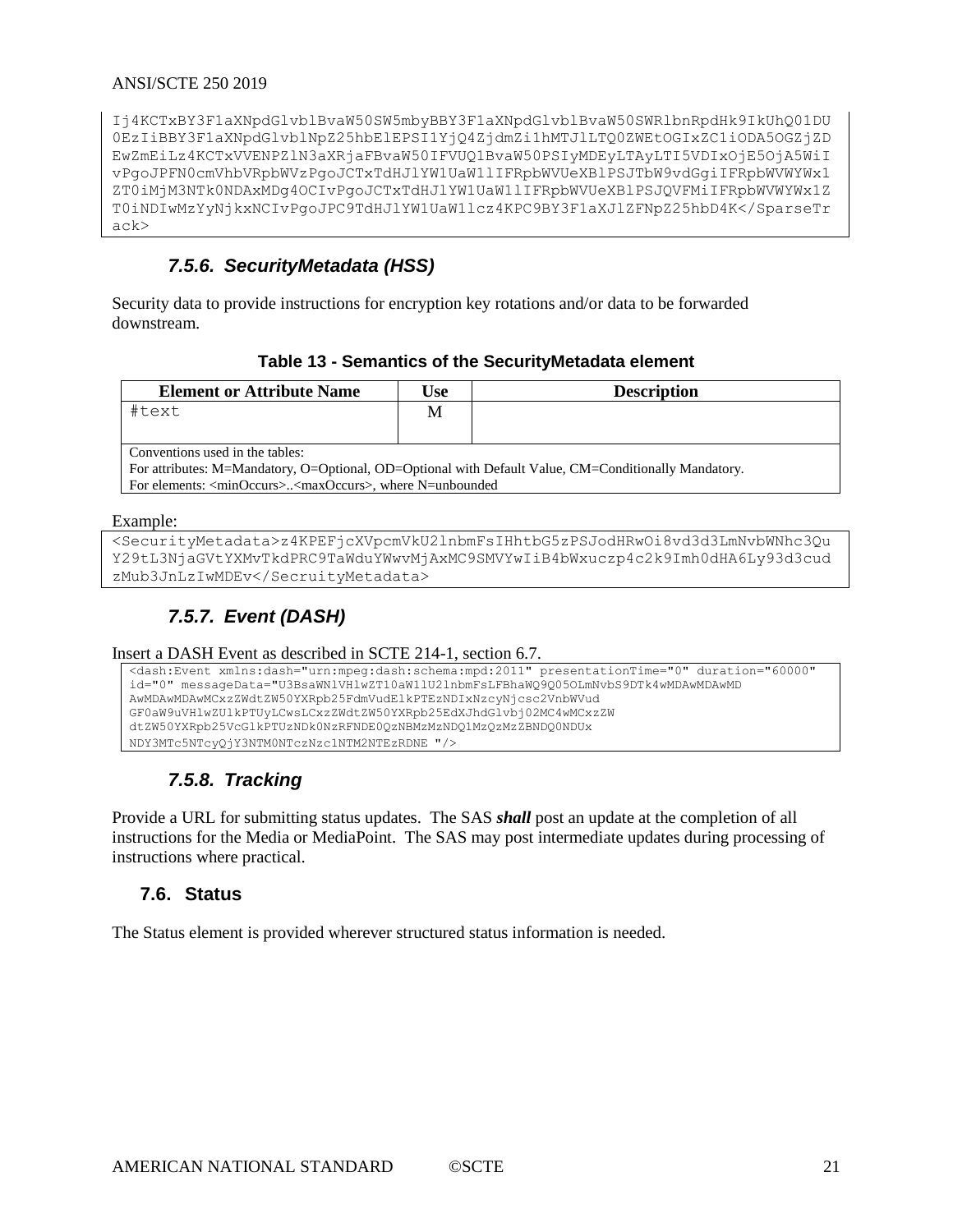<span id="page-21-2"></span>

| <b>Element or Attribute Name</b> | <b>Use</b> | <b>Description</b>                                 |
|----------------------------------|------------|----------------------------------------------------|
| Error                            | 0.N        | This element shall be present when an error        |
|                                  |            | occurred during processing. An error is any        |
|                                  |            | situation that prevents an instruction from being  |
|                                  |            | executed. The element shall always contain a text  |
|                                  |            | description of the error.                          |
| Warning                          | 0.N        | This element shall be present when a warning       |
|                                  |            | occurred during processing. A warning is any       |
|                                  |            | situation where the instruction was executed, but  |
|                                  |            | with special circumstances. The element shall      |
|                                  |            | always contain a text description of the warning.  |
| Information                      | 0.N        | This element shall be present when additional      |
|                                  |            | information is needed to qualify the status. The   |
|                                  |            | element shall always contain a text description of |
|                                  |            | the information.                                   |
| Conventions used in the tables:  |            |                                                    |

#### **Table 14 - Semantics of the Status element**

For attributes: M=Mandatory, O=Optional, OD=Optional with Default Value, CM=Conditionally Mandatory. For elements: <minOccurs>..<maxOccurs>, where N=unbounded

## <span id="page-21-0"></span>**8. Service Interface**

The signal processing services are exposed as a single HTTP RESTful endpoint. Each resource within the service is defined by a path consisting of keywords in this standard along with resource identifiers. When structured data payloads are defined, they *shall* be represented as either XML or JSON and the client *shall* specify its preference using the request message's HTTP Accept header, setting the value to "application/json" or "application/xml".

The server *shall* return a valid HTTP status code indicating the result of the message exchange and application processing. For application processing errors, the HTTP payload *shall* contain additional information describing the nature of the error.

System to system communications are considered to be in a trusted environment; therefore, securityrelated concerns are currently outside the scope of this specification. Further, systems *may* experience communications failures, and it is left to the implementer to devise the best messaging resiliency and timeout tactics to meet specific customer needs. It is suggested the implementer provide configurations around potential retries in the event synchronous notifications are not received, as well as configurations around what behavior would be expected in such cases. For example, one might provide a default permissive configuration in the event a notification is not received: the signaled event is allowed to pass. Another *may* take the same behavior but also retry multiple times on some interval. Another *may* take a more restrictive default approach where it is not allowed to pass if a timeout or ambiguous error occurs. All of these approaches are valid and the selection will depend on the needs and characteristics of the environment. It is therefore strongly suggested that implementations allow for default behavior to be configurable.

## <span id="page-21-1"></span>**8.1. Time Synchronization**

It is expected that time synchronization with multiple high accuracy sources *shall* be maintained by all components of the systems. Protocols such as NTP or PTP allow time synchronization in the submillisecond on LANs and up to a few milliseconds on WANs.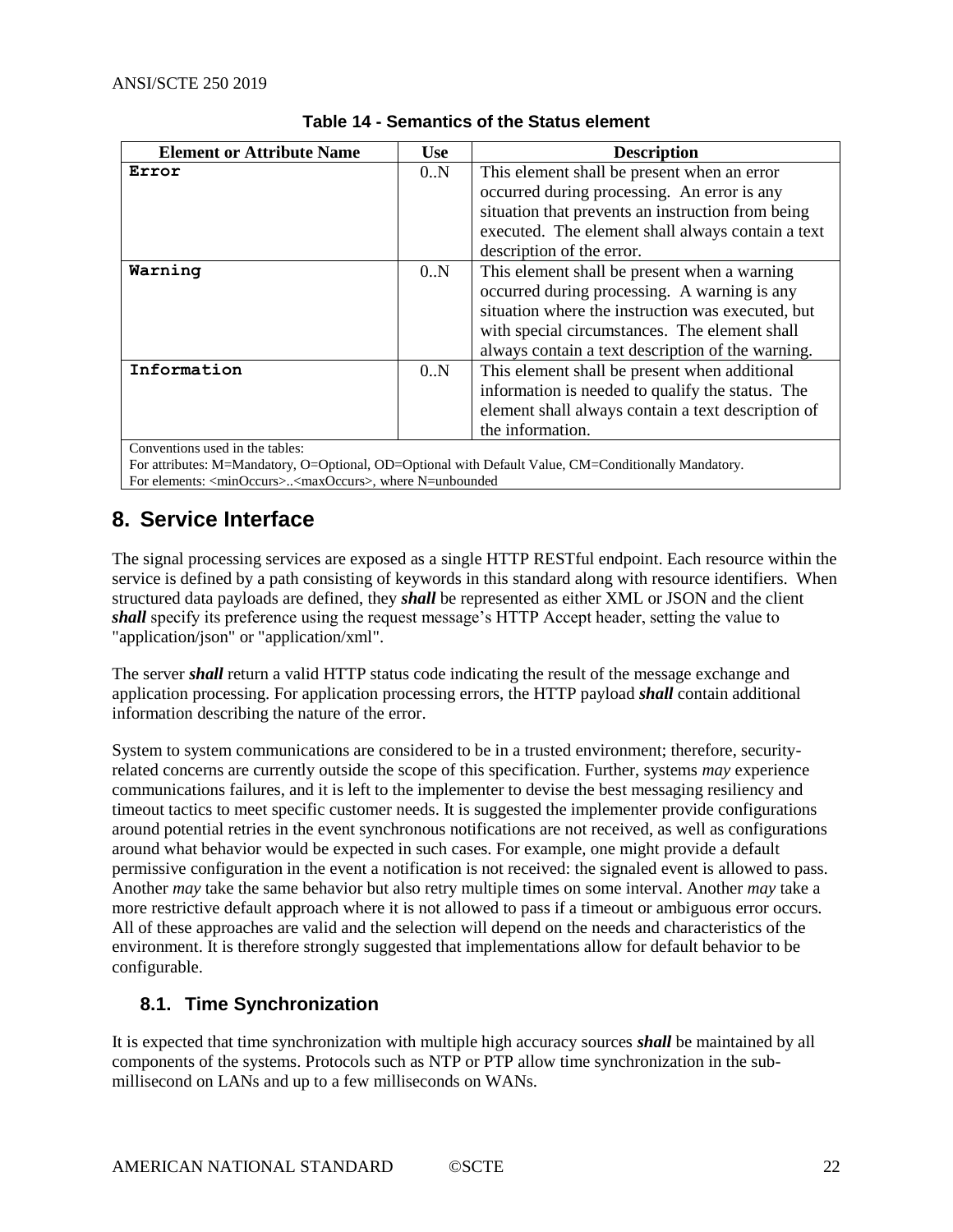## <span id="page-22-0"></span>**8.2. Configuration**

The SAS *shall* be configured with an endpoint for each SDS with which it will communicate. Redundancy may be accomplished through DNS, load balancing or the SAS *may* be given multiple SDS endpoints. When the SAS is configured with multiple SDS endpoints, a policy *shall* also be provided for timing of when to contact each endpoint and how to handle redundancy.

## <span id="page-22-1"></span>**8.3. Discovery**

An SDS *shall* provide some useful documentation at the base endpoint, which includes the various resources supported by the service. The documentation *may* be provided in any format, but HTML is recommended.

```
GET http://sds
  <!DOCTYPE html>
  <html xmlns="http://www.w3.org/1999/xhtml">
      <head>
          <title>ESAM Service</title>
      </head>
      <body>
           <h1>ESAM Service</h1>
           <h2>Resources</h2>
           <ul>
              <li><a href="media">Media</a></li>
          \langle/ul>
      </body>
  \langle/html>
```
An SDS *shall* at minimum, provide a Media resource, which when retrieved provides a list of linear streams that the SDS can support (i.e. provide instructions to an SAS). Note that an SDS *may* also support VOD assets, but these are not listed nor individually eligible for registration.

```
GET http://sds/media
  <Response xmlns="http://www.scte.org/schemas/dvs1327">
      <Media id="media/xyz" description="XYZ Linear Network"/>
      <Media id="media/denhd" description="Denver HD Linear Network"/>
  </Response>
```
<span id="page-22-2"></span>Within each individual media resource, the SDS *shall* implicitly include all of the SAS device types that it can support.

|  |  |  | Table 15 - SAS Types |
|--|--|--|----------------------|
|--|--|--|----------------------|

| encoder  | encoder or transcoder  |
|----------|------------------------|
| packager | packager               |
| switcher | linear stream switcher |

Requesting a specific media linear stream from the SDS *shall* provide a listing of all of the registered SAS components for that stream.

```
GET http://sds/media/xyz<br>
<Media id="media/xyz"
                           description="XYZ Linear Network">
      <Encoder id="enc1"/>
       <Encoder id="enc2"/>
       <Packager id="pkg1"/>
       <Packager id="pkg2"/>
       <Switcher id="lss1"/>
       <Switcher id="lss2"/>
```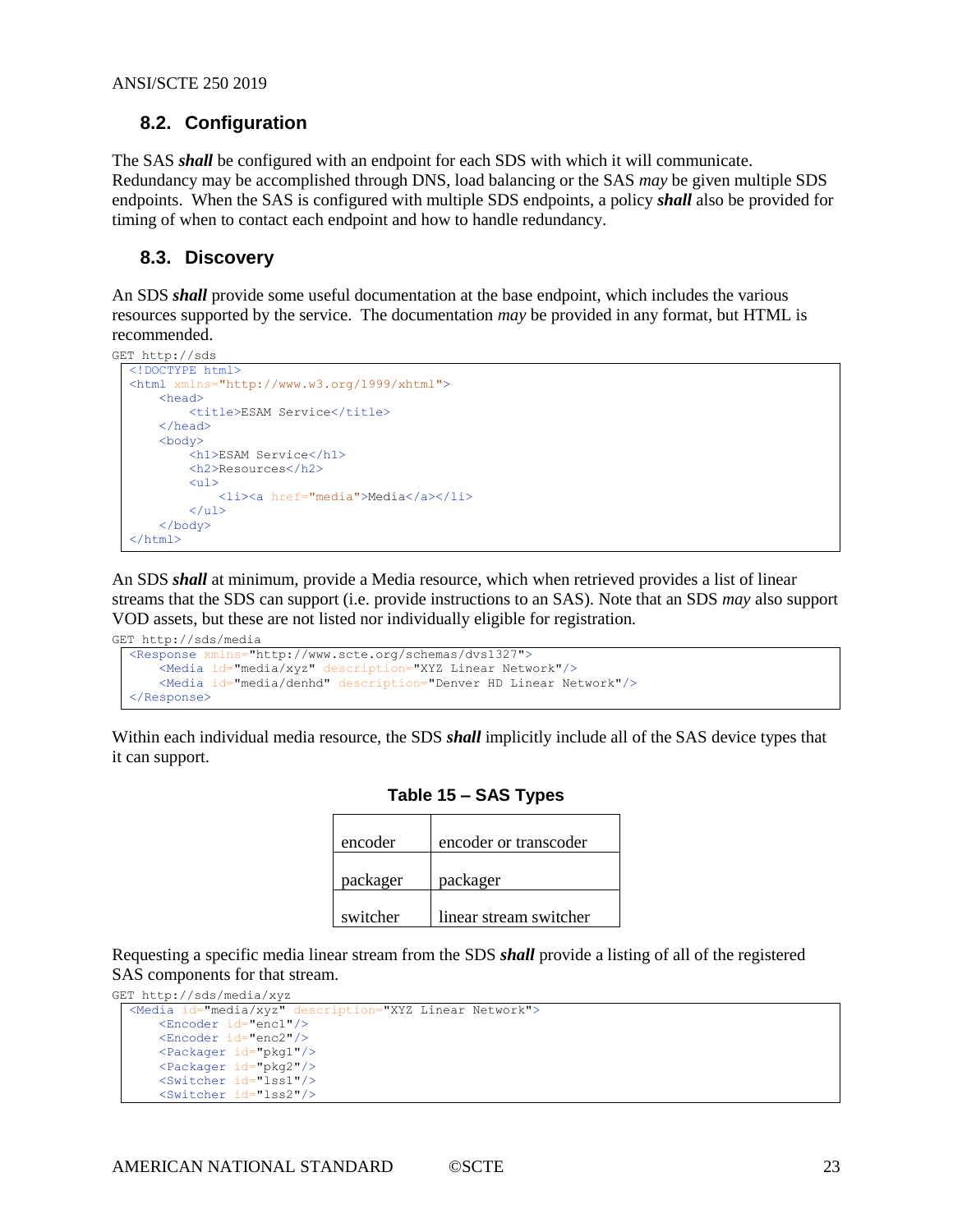#### <span id="page-23-0"></span></Media>

### **8.4. Registration**

An SDS *shall* provide the ability for an SAS to register itself as an acquisition system for linear streams. Upon discovering the Media resources for which an SDS can make decisions, the SAS *shall* make itself known to the SDS by PUTting its own representation (i.e. endpoint). When a previously registered SAS is removed from service, it should remove itself by DELETEing its identity from the SDS.

## *8.4.1. Use Case: Register a new SAS*

<span id="page-23-1"></span>The following example registers a new encoder to receive instructions for linear network XYZ. This same request could be used to update the endpoint if the registration already exists. This request would have no effect if the registration had previously existed and the endpoint was unchanged. An organization *shall* be responsible to maintain the uniqueness of SAS identifiers. The SDS *should* respond with an HTTP Status Code of 201 (Created).

```
PUT http://sds/media/xyz/enc/enc1
  <Encoder id="enc1">
      <Endpoint>http://enc1/media/xyz</Endpoint>
  </Encoder>
```
## *8.4.2. Use Case: Deregister an existing SAS*

<span id="page-23-2"></span>An existing registration *may* be removed or deregistered by simply sending a DELETE verb with the HTTP request.

<span id="page-23-3"></span>DELETE http://sds/media/xyz/enc/enc1

#### **8.5. Request Instructions**

An SAS *shall* request instructions from an SDS by getting the instruction resource. The instruction resource *shall* be composed of the following components:

[base-endpoint]/media/[media-identifier]/[SAS-type]/[SAS-identifier]/instruction

<span id="page-23-4"></span>The request *may* include the following optional parameters:

| signal | A base-64 encoded version of the SCTE-35 signal for which<br>instructions are being requested. The SDS <i>shall</i> return all known<br>active signals when this parameter is omitted. When the signal is<br>provided within a URL, it shall be either URL encoded or Base64url<br>encoded. |
|--------|---------------------------------------------------------------------------------------------------------------------------------------------------------------------------------------------------------------------------------------------------------------------------------------------|
| pts    | The SAS <i>should</i> interpret the target PTS time from the SCTE-35<br>signal and pass it as a separate parameter.                                                                                                                                                                         |
| start  | Constrains the response to MediaPoints, which were encountered on<br>or after the date/time provided. The format of the date/time shall<br>follow ISO 8601.                                                                                                                                 |
| zone   | The zone identity for which instructions should apply.                                                                                                                                                                                                                                      |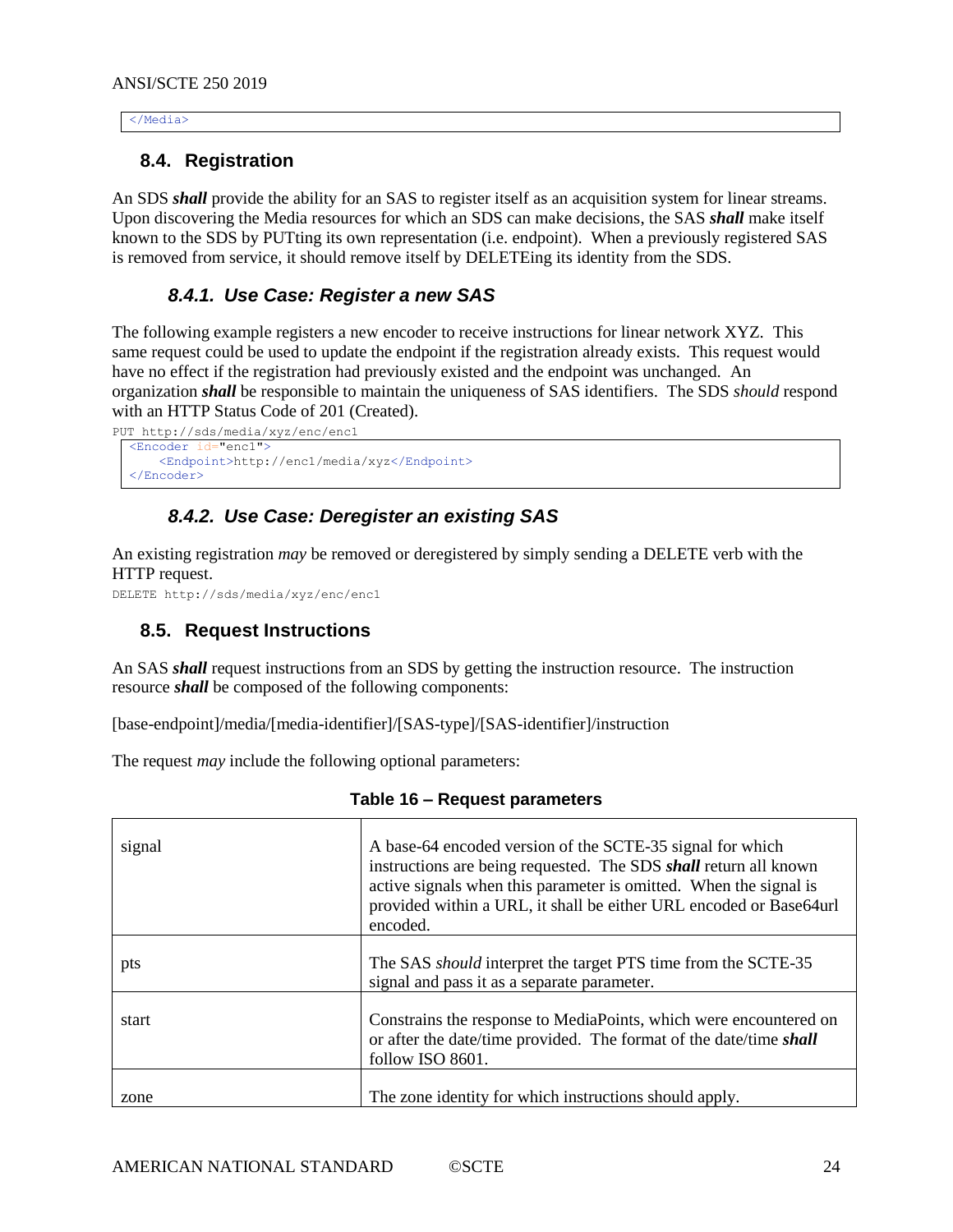| expand | A Boolean expression, which when assigned any non-empty value               |
|--------|-----------------------------------------------------------------------------|
|        | shall be taken to mean that the SDS <i>shall</i> expand all SCTE-35 signals |
|        | using the corresponding XML Schema. This feature may be <i>should</i>       |
|        | be used primarily for testing and diagnostic purposes.                      |

#### *8.5.1. Use Case: SpliceInsert to signal opportunity*

<span id="page-24-0"></span>A Content provider inserts an SCTE 35 splice insert (splice\_command=0x05) marker into the stream to signal a placement opportunity for a content distributor to replace a national ad with a local ad. The SAS extracts the signal and includes it in a request to the SDS. The SDS confirms the signal validity and responds to the SAS with instructions to condition the stream.

```
GET http://sds/media/xyz/enc/enc1/instruction?signal=U29tZSBiYXNlNjQgZW5jb2RlZCBzY3RlMzUgY3Vl
  <Media xmlns="http://www.scte.org/schemas/dvs1327" id="media/xyz" description="XYZ Linear 
  Network">
      <MediaPoint>
         <ReferenceSignal
  remove="true">/DAvAAAAAAAAAP///wViAAWKf+//CXVCAv4AUmXAAzUAAAAKAAhDVUVJADgyMWLvc/g=</ReferenceS
  ignal>
          <Signal
  offset="PT0.000S">/DBLAAAAAAAA///wBQb+AAAAAAA1AjNDVUVJYgAFin//AABSZcAJH1NJR05BTDpEUjIxWjA3WlQ4
  YThhc25pdVVoZWlBPT00AADz3GdX</Signal>
          <Signal
  offset="PT1M0.000000011111S">/DBEAAAAAAAA///wBQb+AFJlwAAuAixDVUVJYgAFin+/CR1TSUdOQUw6My1zUTROZ
  0ZUME9qUHNHNFdxVVFvdzUAAEukzlg=</Signal>
         <Condition offset="PT0.000S" direction="OUT"/>
          <Condition offset="PT1M0.000S" direction="IN"/>
         <Tracking>http://sds/media/xyz/enc/enc1/signal/1483023A3992B</Tracking>
      </MediaPoint>
  </Media>
```
## <span id="page-24-1"></span>*8.5.2. Use Case: TimeSignal with SegmentationDescriptor to signal opportunity*

A content provider inserts an SCTE 35 time signal (splice\_command=0x06) marker into the stream to signal a placement opportunity for a content distributor to replace a national ad with a local ad. The SAS extracts the signal and includes it in a request to the SDS. The SDS confirms the validity of the signal and responds to the SAS with instructions to condition the stream.

```
GET http://sds/media/xyz/enc/enc1/instruction?signal=U29tZSBiYXNlNjQgZW5jb2RlZCBzY3RlMzUgY3Vl
  <Media xmlns="http://www.scte.org/schemas/dvs1327" id="media/xyz" description="XYZ Linear 
  Network">
     <MediaPoint>
         <ReferenceSignal
  remove="true">/DAvAAAAAAAAAP///wViAAWKf+//CXVCAv4AUmXAAzUAAAAKAAhDVUVJADgyMWLvc/g=</ReferenceS
  ignal>
          <Signal
  offset="PT0.000S">/DBLAAAAAAAA///wBQb+AAAAAAA1AjNDVUVJYgAFin//AABSZcAJH1NJR05BTDpEUjIxWjA3WlQ4
  YThhc25pdVVoZWlBPT00AADz3GdX</Signal>
         <Signal
  offset="PT1M0.000000011111S">/DBEAAAAAAAA///wBQb+AFJlwAAuAixDVUVJYgAFin+/CR1TSUdOQUw6My1zUTROZ
  0ZUME9qUHNHNFdxVVFvdzUAAEukzlg=</Signal>
          <Condition offset="PT0.000S" direction="OUT"/>
         <Condition offset="PT1M0.000S" direction="IN"/>
         <Tracking>http://sds/media/xyz/enc/enc1/signal/1483023A3992B</Tracking>
      </MediaPoint>
  </Media>
```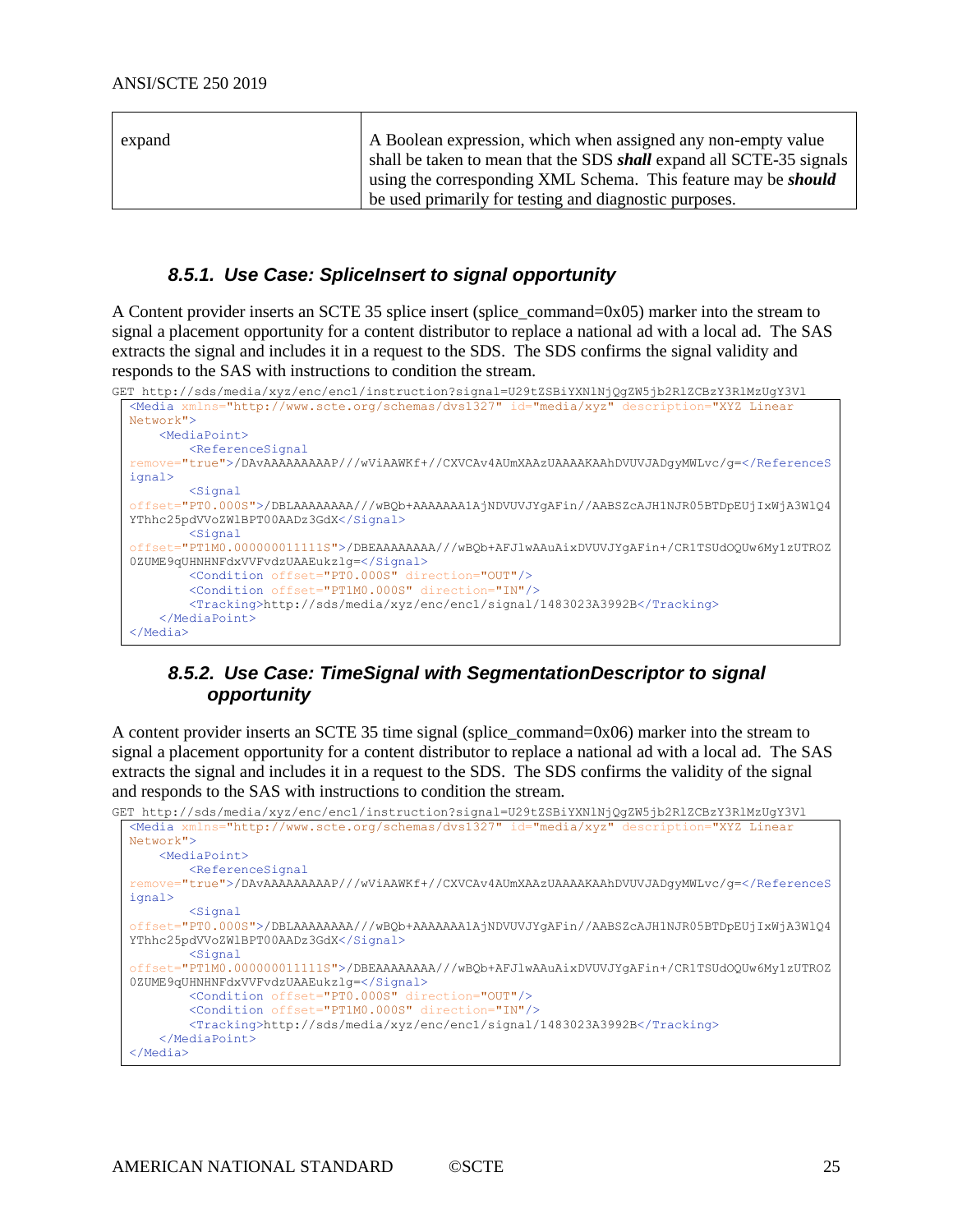## <span id="page-25-0"></span>*8.5.3. Use Case: TimeSignal with SegmenationDescriptor to signal blackout*

A content provider inserts an SCTE 35 time signal (splice\_command=0x06) marker into the stream to signal the beginning of a region that *may* be subject to restrictions (e.g. blackout). The SAS extracts the signal and includes it in a request to the SDS. The SDS confirms the validity of the signal and responds to the SAS with instructions to condition the stream and to repeat the signal for the duration of the restriction.

```
GET http://sds/media/xyz/enc/enc1/instruction?signal=U29tZSBiYXNlNjQgZW5jb2RlZCBzY3RlMzUgY3Vl
  <Media xmlns="http://www.scte.org/schemas/dvs1327" id="media/xyz" description="XYZ Linear 
  Network">
      <MediaPoint>
         <ReferenceSignal
  remove="true">/DAvAAAAAAAAAP///wViAAWKf+//CXVCAv4AUmXAAzUAAAAKAAhDVUVJADgyMWLvc/g=</ReferenceS
  ignal>
         <Signal
  offset="PT0.000S">/DBLAAAAAAAA///wBQb+AAAAAAA1AjNDVUVJYgAFin//AABSZcAJH1NJR05BTDpEUjIxWjA3WlQ4
  YThhc25pdVVoZWlBPT00AADz3GdX</Signal>
          <Signal
  offset="PT1M0.000000011111S">/DBEAAAAAAAA///wBQb+AFJlwAAuAixDVUVJYgAFin+/CR1TSUdOQUw6My1zUTROZ
  0ZUME9qUHNHNFdxVVFvdzUAAEukzlg=</Signal>
         <Signal offset="PT5.000S" interval="PT5.000S"
  end="PT50.000S">/DBEAAAAAAAA///wBQb+AFJlwAAuAixDVUVJYgAFin+/CR1TSUdOQUw6My1zUTROZ0ZUME9qUHNHNF
  dxVVFvdzUAAEukzlg=</Signal>
          <Condition offset="PT0.000S" direction="OUT"/>
         <Condition offset="PT1M0.000S" direction="IN"/>
         <Tracking>http://sds/media/xyz/enc/enc1/signal/1483023A3992B</Tracking>
      </MediaPoint>
  </Media>
```
## *8.5.4. Use Case: Normalize signal format*

<span id="page-25-2"></span><span id="page-25-1"></span>In order to provide a uniform signal to the downstream application, the SPS *may* be used to replace (or modify elements of) the existing signal sent in the request event.

## *8.5.5. Use Case: Out-of-band notification of blackout*

<span id="page-25-3"></span>A content provider notifies the content distributor of a content restriction (e.g. blackout) without an SCTE 35 in-band signal using a suitable out-of-band method (e.g. SCTE 224). The SDS sends a set of instructions directly to the SAS.

## *8.5.6. Use Case: Regions defined using signal metadata*

A content provider notifies the content distributor of regions of interest (e.g. ad insertion opportunities, chapters) for a content asset. The SPS *shall* provide instructions to insert in-band signals and condition the stream for all of the applicable points in the asset. This message exchange *may* be initiated by the SAS that is processing the asset (via request to the SDS) or by the SDS by notifying the SAS.

## *8.5.7. Use Case: Smooth conditioning for ad insertion*

<span id="page-25-4"></span>The packager discovers a signal in the stream and includes it in a request to the SDS. The SDS responds with instructions to insert a sparse track into the HSS manifest along with the payload. GET

http://esam/media/xyz/packager/pkg1/instruction?signal=U29tZSBiYXNlNjQgZW5jb2RlZCBzY3RlMzUgY3Vl

```
<Media description="XYZ Linear Network" id="esam/media/xyz">
  <MediaPoint>
```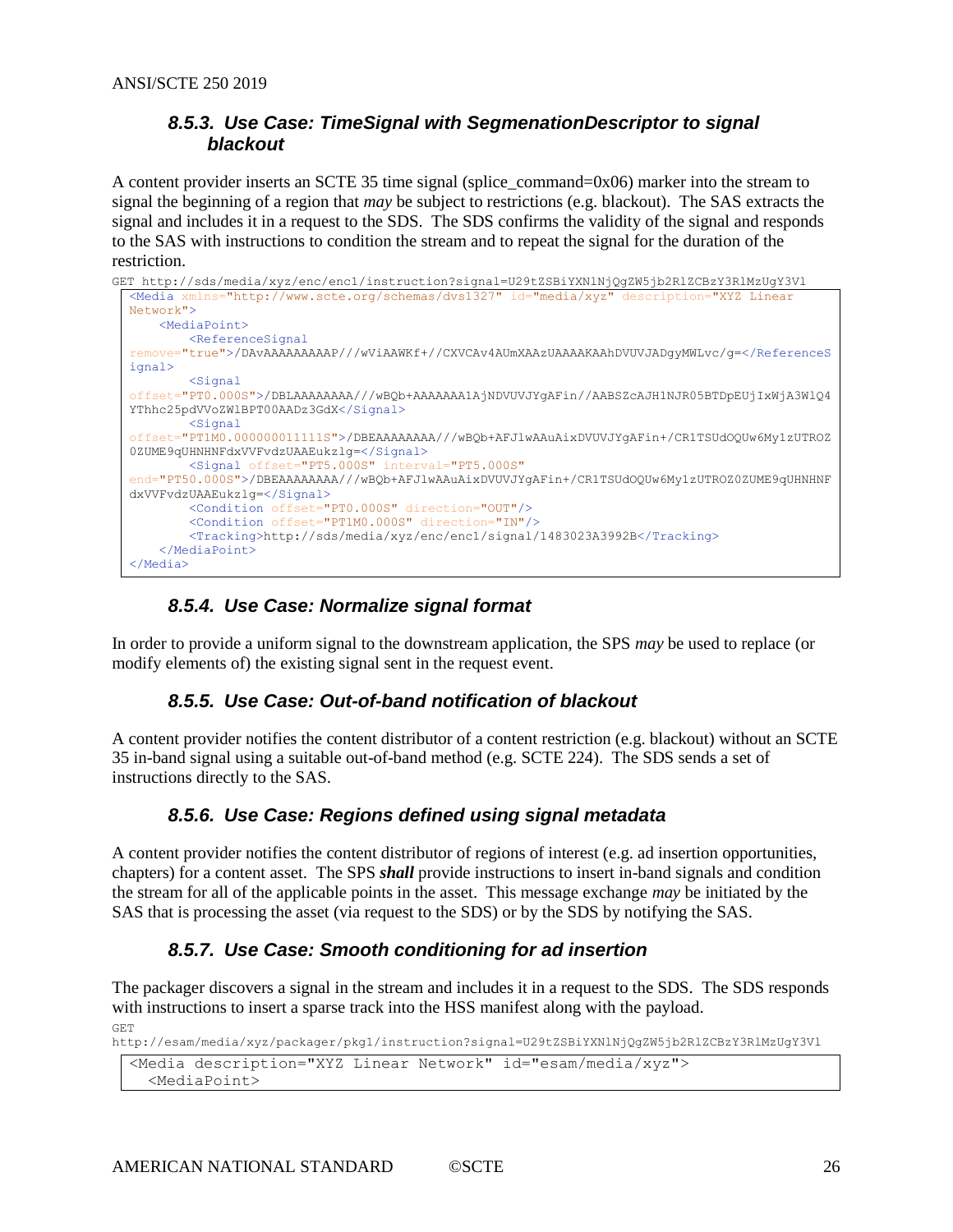```
 <ReferenceSignal duration="PT1M0S" 
remove="true">/DAvAAAAAAAAAP///wViAAWKf+//CXVCAv4AUmXAAzUAAAAKAAhDVUVJADgyM
WLvc/g=</ReferenceSignal>
     <SparseTrack name="ad_marker">PD94…</SparseTrack>
     <SecurityMetadata>z4KP…</SecurityMetadata>
   </MediaPoint>
</Media>
```
### *8.5.8. Use Case: HLS conditioning for ad insertion*

<span id="page-26-1"></span><span id="page-26-0"></span>The packager discovers a signal in the stream and includes it in a request to the SDS. The SDS responds with instructions on how to manipulate the relevant segments in the HLS manifest.

#### *8.5.9. Use Case: Smooth conditioning for blackout*

<span id="page-26-2"></span>The packager discovers a signal in the stream and includes it in a request to the SDS. The SDS responds with instructions to insert security metadata and an optional a sparse track payload into the HSS manifest.

#### *8.5.10. Use Case: Support multi-format conditioning*

<span id="page-26-3"></span>The packager *may* support multiple manifest formats. SDS responds with instructions for each of the requested formats.

#### *8.5.11. Use Case: Support VOD processing*

The encoder *may* request all instructions for a VOD asset. The SDS responds with instructions for all of the points within the asset.

GET http://sds/media/xyz.com/ASST0000000000000000/enc/enc1/instruction

```
<Media id="media/xyz.com/ASST0000000000000000" description="A VOD Asset" batch="17671c91-9178-
42ca-bfca-e5ad977d499f">
    <Signal 
offset="P0Y0M0DT0H0M0.000S">/DBLAAAAAAAA///wBQb+AAAAAAA1AjNDVUVJAAAAAX//AAATPnIJH1NJR05BTDphZ1
dVMy9MMVRxYWFRVTVyOGRwMStBPT00AAAxB+aV</Signal>
    <Si<sub>final</sub></sub>
offset="P0Y0M0DT0H0M14.013S">/DBGAAAAAAAA///wBQb+AAAAAAAwAi5DVUVJAAAAAX+/CR9TSUdOQUw6YWdXVTMvT
DFUcWFhUVU1cjhkcDErQT09NQAAObhR8g==</Signal>
    \leqSignal
offset="P0Y0M0DT0H0M14.013S">/DBLAAAAAAAA///wBQb+AAAAAAA1AjNDVUVJAAAAAn//AABnGY4JH1NJR05BTDpua
0ZERXN6b1JTKzNiUldubDY2dWJnPT00AAAHeJqd</Signal>
     <Signal 
offset="P0Y0M0DT0H1M29.088S">/DBGAAAAAAAA///wBQb+AAAAAAAwAi5DVUVJAAAAAn+/CR9TSUdOQUw6bmtGREVze
m9SUyszYlJXbmw2NnViZz09NQAALsRkRA==</Signal>
    <Si<sub>anal</sub></sub>
offset="P0Y0M0DT0H10M31.129S">/DBLAAAAAAAA///wBQb+AAAAAAA1AjNDVUVJAAAAA3//AAApPWwJH1NJR05BTDpl
WlUvTlFrZFJ3VytjTmR1Uzh4M1NRPT00AAA9Mycl</Signal>
    <Signal
offset="P0Y0M0DT0H11M01.159S">/DBGAAAAAAAA///wBQb+AAAAAAAwAi5DVUVJAAAAA3+/CR9TSUdOQUw6ZVpVL05R
a2RSd1crY05kdVM4eDNTUT09NQAAcLXWPA==</Signal>
   \leqSignal
offset="P0Y0M0DT0H16M18.476S">/DBLAAAAAAAA///wBQb+AAAAAAA1AjNDVUVJAAAABH//AAAwHbIJH1NJR05BTDp1
blFyR0hFY1R5MkpYYlduUCtLZnZnPT00AAD6gKwZ</Signal>
     <Signal 
offset="P0Y0M0DT0H16M53.513S">/DBGAAAAAAAA///wBQb+AAAAAAAwAi5DVUVJAAAABH+/CR9TSUdOQUw6dW5RckdI
RWNUeTJKWGJXblArS2Z2Zz09NQAA7ztIVQ==</Signal>
    <Signal
offset="P0Y0M0DT0H23M34.913S">/DBLAAAAAAAA///wBQb+AAAAAAA1AjNDVUVJAAAABX//AAABX+oJH1NJR05BTDpG
dFgxZkVjTlJJRzdBcDI3QkNiWkpnPT00AAAkibx4</Signal>
    <Signal 
offset="P0Y0M0DT0H23M35.911S">/DBGAAAAAAAA///wBQb+AAAAAAAwAi5DVUVJAAAABX+/CR9TSUdOQUw6RnRYMWZF
Y05SSUc3QXAyN0JDYlpKZz09NQAAjxVpoA==</Signal>
     <Condition offset="P0Y0M0DT0H0M0.000S" direction="OUT"/>
     <Condition offset="P0Y0M0DT0H0M14.013S" direction="IN"/>
```